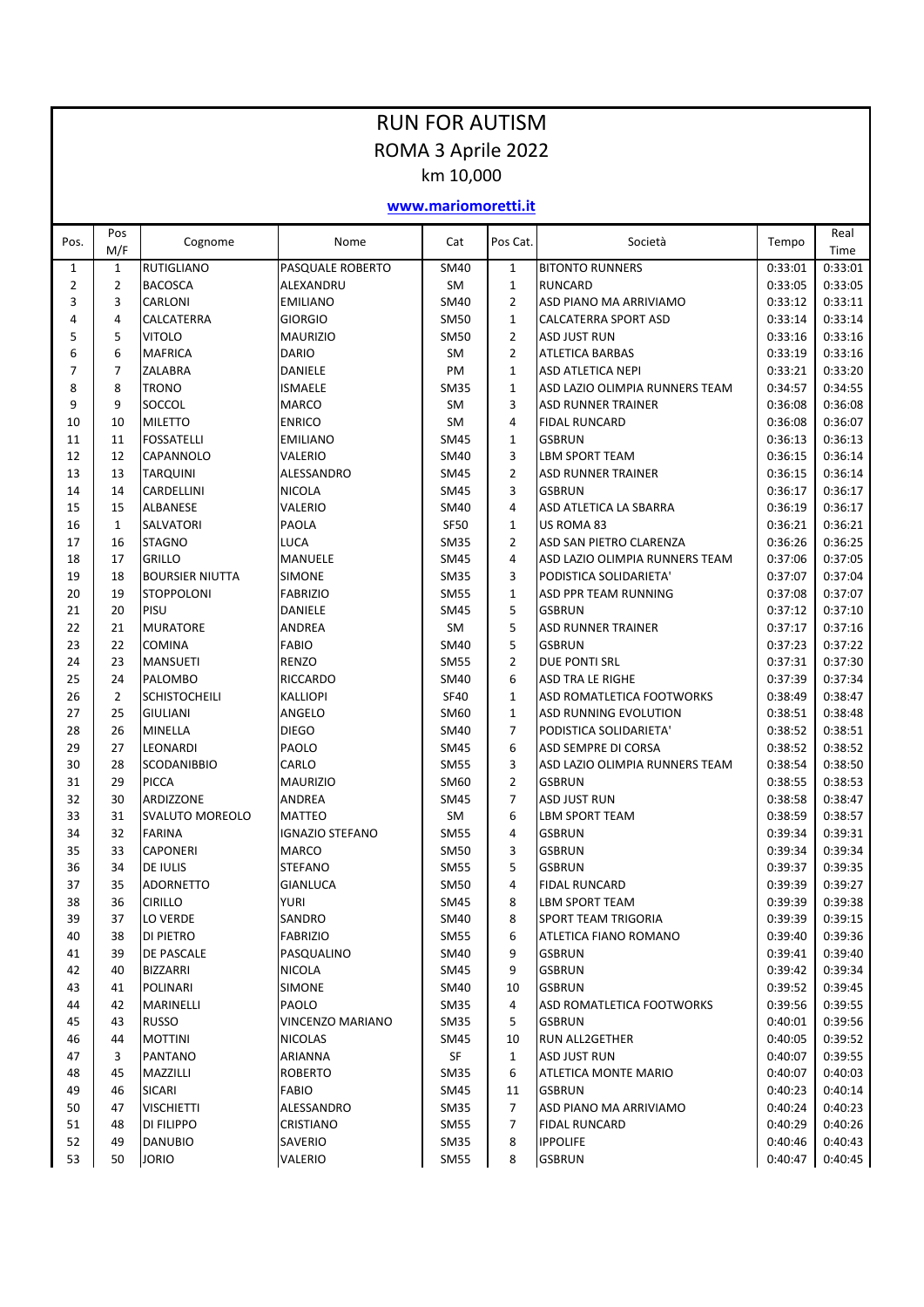| 54  | 4              | <b>IMPEDOVO</b>           | <b>PAOLA</b>                      | SF55                       | 1              | ASD LAZIO OLIMPIA RUNNERS TEAM                | 0:40:47            | 0:40:44            |
|-----|----------------|---------------------------|-----------------------------------|----------------------------|----------------|-----------------------------------------------|--------------------|--------------------|
| 55  | 51             | <b>HUZA</b>               | <b>MARIUS RAZVAN</b>              | SM40                       | 11             | <b>GSBRUN</b>                                 | 0:40:51            | 0:40:46            |
| 56  | 52             | PACELLA                   | <b>TOMMASO</b>                    | <b>SM35</b>                | 9              | ATLETICA FIANO ROMANO                         | 0:40:52            | 0:40:50            |
| 57  | 53             | FANELLA                   | MARCO                             | <b>SM40</b>                | 12             | LBM SPORT TEAM                                | 0:40:54            | 0:40:42            |
| 58  | 54             | <b>RUIZ CALERO</b>        | <b>DAVID</b>                      | SM45                       | 12             | PODISTICA SOLIDARIETA'                        | 0:40:55            | 0:40:53            |
| 59  | 55             | <b>CASINI</b>             | <b>GIOVANNI</b>                   | <b>SM55</b>                | 9              | ATLETICA MONTE MARIO                          | 0:41:04            | 0:40:56            |
| 60  | 56             | <b>FANTEGROSSI</b>        | <b>LUCA</b>                       | <b>SM50</b>                | 5              | <b>ASD RUN</b>                                | 0:41:04            | 0:40:44            |
| 61  | 57             | PAGHERA                   | MARCO ALDO                        | <b>SM40</b>                | 13             | <b>ASD RUNNER TRAINER</b>                     | 0:41:09            | 0:41:08            |
| 62  | 5              | REALI                     | <b>DANIELA</b>                    | SF35                       | $\mathbf{1}$   | A.O.C. TEAM ASD                               | 0:41:10            | 0:41:06            |
| 63  | 58             | <b>MOSTORIVO RIVERA</b>   | <b>WILLIAM ALFREDO</b>            | <b>SM50</b>                | 6              | <b>GS CAT SPORT</b>                           | 0:41:11            | 0:41:07            |
| 64  | 59             | <b>AMBROSELLI</b>         | <b>MARCO</b>                      | SM40                       | 14             | <b>ASD RUNNER TRAINER</b>                     | 0:41:19            | 0:41:13            |
| 65  | 60             | <b>SCANU</b>              | WILLIAM                           | SM45                       | 13             | US ROMA 83                                    | 0:41:22            | 0:41:07            |
| 66  | 6              | AGRESTA                   | <b>GIULIA</b>                     | SF50                       | $\overline{2}$ | ASD LAZIO OLIMPIA RUNNERS TEAM                | 0:41:24            | 0:41:20            |
| 67  | 61             | <b>TOSO</b>               | <b>LUCA</b>                       | <b>SM40</b>                | 15             | ASD ROMATLETICA FOOTWORKS                     | 0:41:24            | 0:41:23            |
| 68  | 62             | <b>DENTICO</b>            | <b>EMILIANO</b>                   | SM50                       | $\overline{7}$ | <b>GSBRUN</b>                                 | 0:41:27            | 0:41:23            |
| 69  | $\overline{7}$ | <b>FRATANGELI IACHINI</b> | <b>FEDERICA</b>                   | <b>SF45</b>                | $\mathbf{1}$   | <b>IPPOLIFE</b>                               | 0:41:29            | 0:41:27            |
| 70  | 63             | <b>SCHIRRIPA</b>          | <b>ROBERTO</b>                    | SM50                       | 8              | <b>GSBRUN</b>                                 | 0:41:30            | 0:41:29            |
| 71  | 64             | <b>ANGIUS</b>             | <b>MATTEO</b>                     | SM40                       | 16             | <b>GSBRUN</b>                                 | 0:41:32            | 0:41:28            |
| 72  | 65             | <b>GAFFI</b>              | <b>MIRCO</b>                      | SM40                       | 17             | <b>ASD RUNNER TRAINER</b>                     | 0:41:32            | 0:41:27            |
| 73  | 66             | <b>NERI</b>               | ANDREA                            | <b>SM40</b>                | 18             | <b>GSBRUN</b>                                 | 0:41:33            | 0:41:31            |
| 74  | 67             | <b>POLVERINI</b>          | ANDREA                            | <b>SM50</b>                | 9              | <b>GSBRUN</b>                                 | 0:41:36            | 0:41:31            |
| 75  | 68             | <b>GIUSSANI SAAVEDRA</b>  | <b>LUIS MARIA</b>                 | <b>SM35</b>                | 10             | <b>ASD RUNNER TRAINER</b>                     | 0:41:41            | 0:41:31            |
| 76  | 69             | DI CARLO                  | <b>CRISTIAN</b>                   | SM45                       | 14             | <b>SSD FERRATELLA</b>                         | 0:41:43            | 0:41:29            |
| 77  | 70             | <b>CASTELLI</b>           | CRISTIANO                         | SM50                       | 10             | RUNNERS FOR EMERGENCY                         | 0:41:47            | 0:41:34            |
| 78  | 71             | DE ROSA                   | DANIELE                           | SM50                       | 11             | <b>GS CAT SPORT</b>                           | 0:41:47            | 0:41:39            |
| 79  | 72             | <b>BARILE</b>             | <b>VINCENZO</b>                   | SM40                       | 19             | <b>ASD RUNNER TRAINER</b>                     | 0:41:49            | 0:41:43            |
| 80  | 73             | <b>SOSPIZIO</b>           | ALESSANDRO                        | <b>SM50</b>                | 12             | RUNNERS FOR EMERGENCY                         | 0:41:51            | 0:41:48            |
| 81  | 74             | <b>FELICISSIMO</b>        | SANDRO                            | <b>SM40</b>                | 20             | ASD MAGIC RUNNERS TAGLIACOZZO                 | 0:41:53            | 0:41:46            |
| 82  | 75             | D'ORIA                    | <b>NICOLA</b>                     | SM40                       | 21             | PODISTICA SOLIDARIETA'                        | 0:41:57            | 0:41:45            |
| 83  | 76             | <b>CARATOZZOLO</b>        | <b>MARIO</b>                      | <b>SM40</b>                | 22             | <b>ASD RUNNER TRAINER</b>                     | 0:41:59            | 0:41:53            |
| 84  | 77             | ERMO                      | DANIELE                           | <b>SM35</b>                | 11             | SPORT TEAM TRIGORIA                           | 0:42:04            | 0:41:40            |
| 85  | 8              | ALIQUO'                   | DANIELA                           | SF55                       | $\overline{2}$ | <b>ASD LIBERATLETICA</b>                      | 0:42:10            | 0:42:09            |
| 86  | 78             | <b>DEL BORRELLO</b>       | <b>VINCENZO</b>                   | <b>SM55</b>                | 10             | <b>GSBRUN</b>                                 | 0:42:21            | 0:41:55            |
| 87  | 79             | DI SAPIO                  | <b>ANTONIO</b>                    | <b>SM35</b>                | 12             | <b>FIDAL RUNCARD</b>                          | 0:42:21            | 0:42:12            |
| 88  | 80             | CANCELLI                  | <b>PIERGIORGIO</b>                | <b>SM40</b>                | 23             | <b>GSBRUN</b>                                 | 0:42:23            | 0:42:17            |
| 89  | 81             | <b>MASCARO</b>            | <b>ANTONIO</b>                    | <b>SM55</b>                | 11             | <b>GSBRUN</b>                                 | 0:42:25            | 0:42:17            |
| 90  | 82             | <b>BRACCINI</b>           | GIANLUCA                          | <b>SM50</b>                | 13             | <b>FIDAL RUNCARD</b>                          | 0:42:30            | 0:42:26            |
| 91  | 83             | PARASMO                   | <b>MARCO</b>                      | SM45                       | 15             | ASD CENTRO FITNESS MONTELLO                   | 0:42:33            | 0:42:20            |
| 92  | 84             | <b>GALIENI</b>            | LORENZO                           | <b>SM35</b>                | 13             | ASD MEDITERRANEA                              | 0:42:34            | 0:42:25            |
| 93  | 85             | <b>PETRUCCI</b>           | <b>ALDO</b>                       | SM45                       | 16             | <b>LBM SPORT TEAM</b>                         | 0:42:34            | 0:42:26            |
| 94  | 86             | PANARIELLO                | PIERLUIGI                         | <b>SM55</b>                | 12             | PODISTICA SOLIDARIETA'                        | 0:42:38            | 0:42:33            |
| 95  | 87             | <b>ADORNETTO</b>          | <b>VINCENZO</b>                   | <b>SM50</b>                | 14             | <b>GSBRUN</b>                                 | 0:42:39            | 0:42:24            |
| 96  | 88             | <b>ADINOLFI</b>           | <b>ANTONIO</b>                    | SM40                       | 24             | PODISTICA SOLIDARIETA'                        | 0:42:47            | 0:42:32            |
| 97  | 89             | <b>MICHIENZI</b>          | <b>STEFANO</b>                    | SM40                       | 25             | PODISTICA POMEZIA                             | 0:42:50            | 0:42:40            |
| 98  | 90             | MARCHESE                  | <b>GIOVANNI</b>                   | SM60                       | 3              | <b>GSBRUN</b>                                 | 0:42:54            | 0:42:37            |
| 99  | 91             | ROSSI                     | <b>MARCO LUIGI</b>                | <b>SM55</b>                | 13             | <b>GSBRUN</b>                                 | 0:42:55            | 0:42:51            |
| 100 | 9              | DI LENA                   | LUDOVICA                          | SF40                       | $\overline{2}$ | FIDAL RUNCARD                                 | 0:42:56            | 0:42:51            |
| 101 | 92             | CASTELLANO                | <b>GIUSEPPE</b>                   | <b>SM35</b>                | 14             | <b>GSBRUN</b>                                 | 0:43:02            | 0:42:38            |
| 102 | 93             | <b>LOPS</b>               | PIERLUIGI                         | SM45                       | 17             | ATLETICA VILLA DE SANCTIS                     | 0:43:02            | 0:42:50            |
| 103 | 94             | <b>LISI</b>               |                                   |                            |                |                                               |                    |                    |
| 104 | 95             | <b>BOCCUNI</b>            | <b>CLAUDIO</b><br><b>EMANUELE</b> | <b>SM50</b><br><b>SM40</b> | 15<br>26       | ATLETICA FIANO ROMANO<br><b>FIDAL RUNCARD</b> | 0:43:15<br>0:43:16 | 0:43:10<br>0:43:10 |
|     |                |                           |                                   |                            |                |                                               |                    |                    |
| 105 | 10             | <b>ANTICO</b>             | LAURA<br>VITO                     | SF55                       | 3              | <b>GSBRUN</b>                                 | 0:43:22<br>0:43:27 | 0:43:19<br>0:43:22 |
| 106 | 96             | <b>NAVARRA</b>            |                                   | <b>SM50</b>                | 16             | <b>ASD RUNNER TRAINER</b>                     |                    |                    |
| 107 | 97             | MONTOTTI                  | PIETRO                            | <b>SM50</b>                | 17             | SS LAZIO ATLETICA LEGGERA                     | 0:43:36            | 0:43:20            |
| 108 | 98             | <b>BRASILI</b>            | LUIGI                             | <b>SM55</b>                | 14             | DUE PONTI SRL                                 | 0:43:44            | 0:43:32            |
| 109 | 99             | <b>DESTRO</b>             | <b>GIUSEPPE</b>                   | SM45                       | 18             | RUNNERS FOR EMERGENCY                         | 0:43:56            | 0:43:43            |
| 110 | 100            | ARRIGONI                  | MANUEL                            | SM45                       | 19             | <b>GSBRUN</b>                                 | 0:43:58            | 0:43:56            |
| 111 | 11             | <b>CECCHINI SAULINI</b>   | <b>BENEDETTA</b>                  | SF                         | $\overline{2}$ | PODISTICA SOLIDARIETA'                        | 0:43:58            | 0:43:47            |
| 112 | 101            | PELUCCHI                  | <b>GIAMPAOLO</b>                  | <b>SM55</b>                | 15             | PODISTICA SOLIDARIETA'                        | 0:43:58            | 0:43:47            |
| 113 | 102            | <b>FOIS</b>               | <b>PLACIDO</b>                    | <b>SM50</b>                | 18             | ATHLETICA VATICANA                            | 0:44:05            | 0:44:01            |
| 114 | 103            | MONTAGNINO                | DARIO                             | SM60                       | 4              | AS AMATORI VILLA PAMPHILI                     | 0:44:10            | 0:43:59            |
| 115 | 104            | RATTO                     | RAFFAELE                          | <b>SM35</b>                | 15             | RUN ALL2GETHER                                | 0:44:11            | 0:44:06            |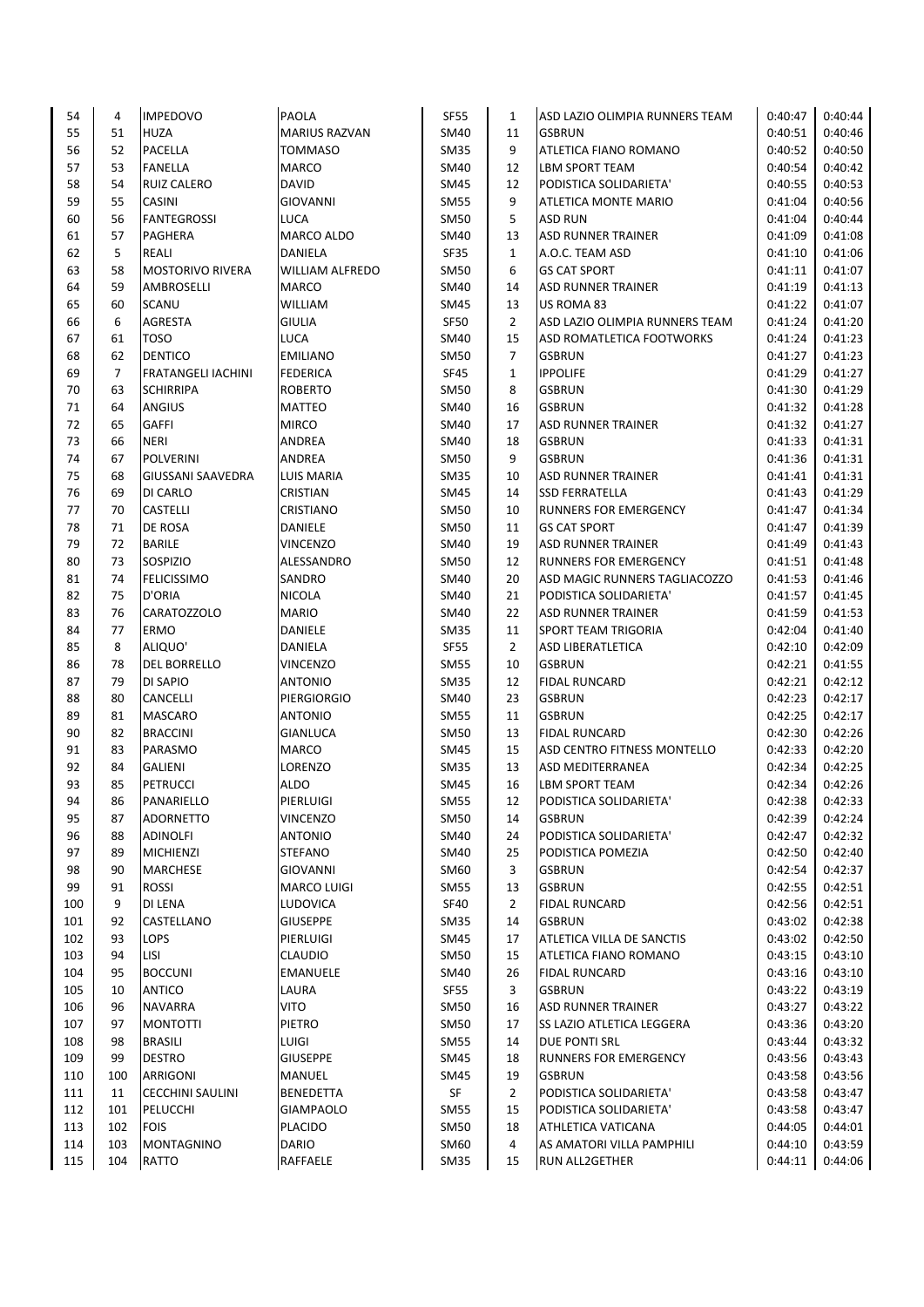| 116 | 105 | <b>ECHEVERRI</b>   | <b>OSCAR FILIPE</b>                | SM45        | 20             | PODISTICA SOLIDARIETA'         | 0:44:12            | 0:43:26 |
|-----|-----|--------------------|------------------------------------|-------------|----------------|--------------------------------|--------------------|---------|
| 117 | 106 | <b>ASTORI</b>      | <b>WALTER</b>                      | SM40        | 27             | <b>GSBRUN</b>                  | 0:44:17            | 0:44:06 |
| 118 | 107 | LOLI               | ANDREA                             | SM45        | 21             | <b>GSBRUN</b>                  | 0:44:19            | 0:44:10 |
| 119 | 108 | CAVARRA            | <b>MARCO</b>                       | SM50        | 19             | <b>GSBRUN</b>                  | 0:44:21            | 0:44:12 |
| 120 | 109 | <b>CAMILLI</b>     | <b>ALESSIO</b>                     | SM50        | 20             | <b>ASD JUST RUN</b>            | 0:44:26            | 0:44:26 |
| 121 | 110 | <b>IACONO</b>      | <b>FEDERICO</b>                    | <b>SM55</b> | 16             | ASD RUNNING EVOLUTION          | 0:44:28            | 0:44:24 |
| 122 | 12  | <b>CAPRI</b>       | SARA                               | SF35        | $\overline{2}$ | ASD ATLETICA ZAGAROLO          | 0:44:29            | 0:44:13 |
| 123 | 111 | <b>CALABRINI</b>   | <b>CESARE</b>                      | <b>SM35</b> | 16             | ATLETICA FIANO ROMANO          | 0:44:29            | 0:44:25 |
| 124 | 13  | <b>PASTORE</b>     | SARA                               | SF          | 3              | <b>CALCATERRA SPORT ASD</b>    | 0:44:31            | 0:44:24 |
| 125 | 112 | <b>FUSCO</b>       | <b>ALBERTO</b>                     | SM40        | 28             | <b>FIDAL RUNCARD</b>           | 0:44:32            | 0:44:21 |
| 126 | 113 | PIERMATTEI         | <b>MARCO</b>                       | <b>SM35</b> | 17             | ASD MEDITERRANEA               | 0:44:33            | 0:44:26 |
| 127 | 114 | INGHELMANN         | <b>RICCARDO</b>                    | SM45        | 22             | PODISTICA SOLIDARIETA'         | 0:44:35            | 0:44:15 |
| 128 | 115 | <b>MESSINEO</b>    | MANUELE                            | <b>SM50</b> | 21             | <b>ASD RUNNER TRAINER</b>      | 0:44:39            | 0:44:18 |
| 129 | 116 | LAZZARI            | ANDREA                             | <b>SM40</b> | 29             | <b>FIDAL RUNCARD</b>           | 0:44:41            | 0:44:02 |
| 130 | 117 | PRIMAVERA          | SALVATORE                          | SM35        | 18             | <b>FIDAL RUNCARD</b>           | 0:44:41            | 0:44:25 |
| 131 | 118 | <b>PICA</b>        | <b>FRANCESCO</b>                   | SM35        | 19             | <b>ASD RUNNER TRAINER</b>      | 0:44:42            | 0:44:42 |
| 132 | 119 | CIMARELLI          | <b>MASSIMO</b>                     | <b>SM45</b> | 23             | ALMAVIVA RUNNERS CLUB          | 0:44:43            | 0:44:40 |
| 133 | 120 | LANZILAO           | <b>DAVIDE</b>                      | SM45        | 24             | <b>ASD RUNNER TRAINER</b>      | 0:44:44            | 0:44:23 |
| 134 | 121 | <b>COMITO</b>      | <b>FEDERICO</b>                    | SM          | $\overline{7}$ | ASD ROMATLETICA FOOTWORKS      | 0:44:45            | 0:44:43 |
| 135 | 122 | <b>CAPPETTA</b>    | <b>DIEGO</b>                       | SM65        | $\mathbf{1}$   | DUE PONTI SRL                  | 0:44:47            | 0:44:37 |
| 136 | 123 | <b>RUGGERI</b>     | <b>RICCARDO</b>                    | SM65        | $\overline{2}$ | <b>DUE PONTI SRL</b>           | 0:44:48            | 0:44:36 |
| 137 | 124 | DI MARCELLO        | <b>BERARDO</b>                     | SM70        | $\mathbf{1}$   | ATLETICA FIANO ROMANO          | 0:44:50            | 0:44:50 |
| 138 | 125 | <b>MERLUCCI</b>    | <b>MICHELE</b>                     | SM50        | 22             | PERFOR TRAINING PROJECT        | 0:44:53            | 0:44:43 |
| 139 | 126 | <b>OLANDESI</b>    | <b>UMBERTO</b>                     | <b>SM35</b> | 20             | CALCATERRA SPORT ASD           | 0:44:54            | 0:44:36 |
| 140 | 127 | <b>GIANNINI</b>    | <b>MAURO</b>                       | SM60        | 5              | DUE PONTI SRL                  | 0:44:54            | 0:44:43 |
| 141 | 128 | <b>PARISI</b>      | <b>GIANLUCA</b>                    | SM          | 8              | SPORT TEAM TRIGORIA            | 0:44:55            | 0:44:28 |
| 142 | 14  | <b>COMPETIELLO</b> | LAURA                              | <b>SF50</b> | 3              | PODISTICA SOLIDARIETA'         | 0:44:55            | 0:44:54 |
| 143 | 129 | <b>GALASSO</b>     | PAOLO                              | SM60        | 6              | <b>GSBRUN</b>                  | 0:45:04            | 0:44:55 |
| 144 | 130 | <b>ADDATI</b>      | <b>MASSIMILIANO</b>                | SM60        | $\overline{7}$ | SPORT TEAM TRIGORIA            | 0:45:05            | 0:44:41 |
| 145 | 131 | SAITTA             |                                    |             | 23             | DUE PONTI SRL                  | 0:45:07            | 0:44:55 |
| 146 | 132 | <b>LA MANTIA</b>   | <b>MAURIZIO</b><br><b>GIOVANNI</b> | SM50        | 25             |                                |                    | 0:44:49 |
|     |     |                    |                                    | SM45        |                | ASD MARATHON CLUB PALERMO      | 0:45:17            |         |
| 147 | 15  | <b>HUIZING</b>     | KLAZENA JOHANNA MA                 | <b>SF55</b> | 4              | ASD LAZIO OLIMPIA RUNNERS TEAM | 0:45:17            | 0:45:06 |
| 148 | 133 | <b>LUONGO</b>      | <b>MARIO</b>                       | SM60        | 8              | ASD ROMATLETICA FOOTWORKS      | 0:45:18            | 0:45:11 |
| 149 | 134 | <b>COLUCCI</b>     | <b>FABIO</b>                       | <b>SM55</b> | 17             | <b>DUE PONTI SRL</b>           | 0:45:18            | 0:45:05 |
| 150 | 135 | LOSITO             | <b>ALESSIO</b>                     | <b>SM50</b> | 24<br>9        | ALMAVIVA RUNNERS CLUB          | 0:45:19<br>0:45:21 | 0:45:14 |
| 151 | 136 | <b>LUCCHINI</b>    | NICCOLO'                           | SM          |                | ASD MEDITERRANEA               |                    | 0:45:12 |
| 152 | 137 | <b>MORETTI</b>     | <b>MASSIMO</b>                     | SM50        | 25             | <b>RUN ALL2GETHER</b>          | 0:45:22            | 0:45:00 |
| 153 | 138 | <b>POMPEI</b>      | <b>DAVIDE</b>                      | SM40        | 30             | <b>ASD PODISTICA VEIO</b>      | 0:45:23            | 0:45:19 |
| 154 | 139 | <b>CICCIA</b>      | <b>FABRIZIO</b>                    | SM40        | 31             | <b>ASD JUST RUN</b>            | 0:45:23            | 0:45:06 |
| 155 | 140 | <b>NADDEO</b>      | <b>LUCA</b>                        | SM45        | 26             | <b>ASD RUNNER TRAINER</b>      | 0:45:23            | 0:45:04 |
| 156 | 141 | <b>CARBONE</b>     | ADAMO                              | SM45        | 27             | <b>GSBRUN</b>                  | 0:45:26            | 0:43:18 |
| 157 | 142 | <b>CIMINARI</b>    | GIOVANNI                           | SM50        | 26             | <b>ASD RINCORRO</b>            | 0:45:26            | 0:45:14 |
| 158 | 143 | <b>FORMICHETTI</b> | <b>GIANLUCA</b>                    | SM45        | 28             | <b>FIDAL RUNCARD</b>           | 0:45:28            | 0:45:11 |
| 159 | 144 | PAPEO              | PASQUALE ANTONIO                   | <b>SM50</b> | 27             | <b>GSBRUN</b>                  | 0:45:40            | 0:45:20 |
| 160 | 145 | AZZARELLO          | ANDREA                             | SM40        | 32             | <b>ASD RUNNER TRAINER</b>      | 0:45:40            | 0:45:23 |
| 161 | 146 | <b>PORTA</b>       | EMANUELE                           | SM          | 10             | <b>CALCATERRA SPORT ASD</b>    | 0:45:42            | 0:45:29 |
| 162 | 147 | MANISERA           | <b>GIUSEPPE</b>                    | <b>SM35</b> | 21             | ASD PODISTICA POLLESE          | 0:45:43            | 0:45:27 |
| 163 | 148 | BALZANO            | <b>GIUSEPPE</b>                    | SM45        | 29             | ASD RUN                        | 0:45:45            | 0:45:27 |
| 164 | 149 | <b>MIDOLO</b>      | <b>LUIGI</b>                       | SM50        | 28             | PODISTICA SOLIDARIETA'         | 0:45:55            | 0:45:28 |
| 165 | 150 | ORECCHIONI         | MARCELLO                           | <b>SM50</b> | 29             | <b>ASD RUNNER TRAINER</b>      | 0:46:03            | 0:45:43 |
| 166 | 151 | <b>BRANCHESI</b>   | VALERIO                            | <b>SM45</b> | 30             | PODISTICA SOLIDARIETA'         | 0:46:03            | 0:46:02 |
| 167 | 152 | SBARDELLA          | TONINO                             | SM60        | 9              | <b>FIDAL RUNCARD</b>           | 0:46:05            | 0:45:48 |
| 168 | 153 | <b>DEFEDILTA</b>   | <b>MASSIMO</b>                     | SM50        | 30             | PUROSANGUE ATHLETICS CLUB      | 0:46:09            | 0:45:44 |
| 169 | 154 | ROSSI              | <b>GIANLUCA</b>                    | SM50        | 31             | PODISTICA SOLIDARIETA'         | 0:46:14            | 0:45:46 |
| 170 | 16  | DEL REGNO          | SERENA                             | SF35        | 3              | FIDAL RUNCARD                  | 0:46:15            | 0:46:10 |
| 171 | 17  | PENDENZA           | DANIELA                            | SF50        | 4              | ATLETICA MONTE MARIO           | 0:46:17            | 0:46:07 |
| 172 | 155 | <b>TRAINO</b>      | LUIGI                              | <b>SM55</b> | 18             | PODISTICA SOLIDARIETA'         | 0:46:18            | 0:46:08 |
| 173 | 156 | <b>AMOROSO</b>     | <b>MATTEO</b>                      | SM60        | 10             | ASD LIBERATLETICA              | 0:46:18            | 0:46:17 |
| 174 | 18  | <b>FABRIANESI</b>  | <b>VERONICA</b>                    | SF35        | 4              | <b>ASD RUNNER TRAINER</b>      | 0:46:19            | 0:46:10 |
| 175 | 19  | STRAZZERI          | <b>ALESSIA</b>                     | SF40        | 3              | <b>ASD RUNNER TRAINER</b>      | 0:46:19            | 0:46:01 |
| 176 | 157 | <b>GROTTAROLI</b>  | <b>MAURO</b>                       | SM50        | 32             | AS AMATORI VILLA PAMPHILI      | 0:46:24            | 0:46:15 |
| 177 | 158 | <b>GIUSTINI</b>    | DAVIDE                             | SM          | 11             | FIDAL RUNCARD                  | 0:46:26            | 0:44:19 |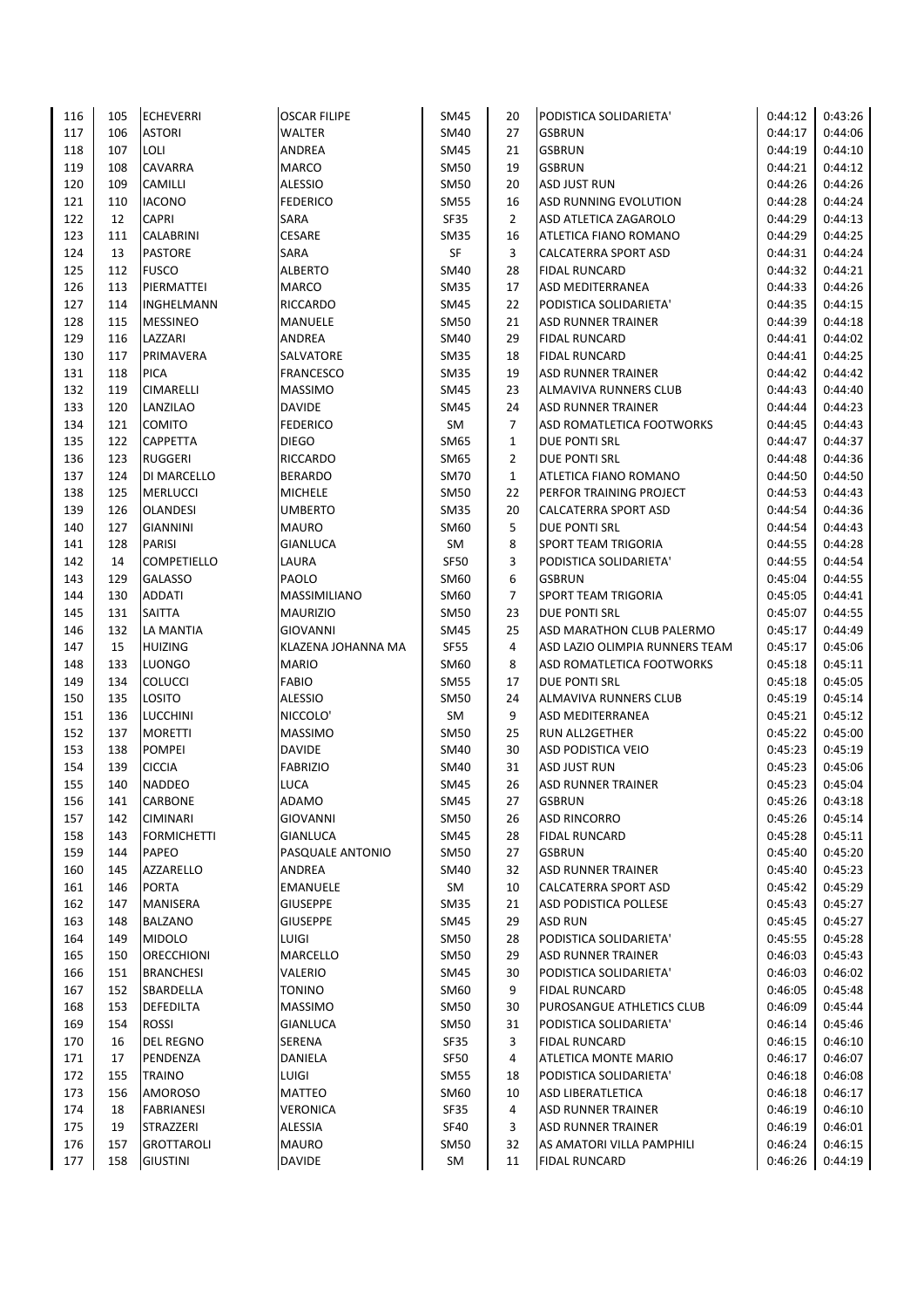| 178 | 159 | SCASSEDDU          | CARLO               | SM55        | 19             | ASD ATLETICO MONTEROTONDO      | 0:46:27 | 0:46:00 |
|-----|-----|--------------------|---------------------|-------------|----------------|--------------------------------|---------|---------|
| 179 | 160 | <b>FASULO</b>      | <b>GAETANO</b>      | <b>SM55</b> | 20             | <b>ASD ATLETICA PEGASO</b>     | 0:46:27 | 0:46:13 |
| 180 | 161 | PEDUTO             | <b>FAUSTO</b>       | <b>SM35</b> | 22             | <b>FIDAL RUNCARD</b>           | 0:46:28 | 0:45:34 |
| 181 | 162 | <b>EMPLER</b>      | <b>TOMMASO</b>      | <b>SM55</b> | 21             | PUROSANGUE ATHLETICS CLUB      | 0:46:32 | 0:46:28 |
| 182 | 163 | <b>FRASCARELLI</b> | LUCA                | <b>SM55</b> | 22             | CALCATERRA SPORT ASD           | 0:46:33 | 0:46:19 |
| 183 | 164 | <b>FERDINANDI</b>  | <b>ROBERTO</b>      | SM60        | 11             | TIVOLI MARATHON                | 0:46:34 | 0:46:34 |
| 184 | 165 | <b>PIANESE</b>     | <b>TOBIA</b>        | SM60        | 12             | AS AMATORI VILLA PAMPHILI      | 0:46:34 | 0:46:24 |
| 185 | 166 | <b>GORI</b>        | <b>STEFANO</b>      | <b>SM50</b> | 33             | <b>GS PODISTICA PRENESTE</b>   | 0:46:41 | 0:46:17 |
| 186 | 167 | <b>ROSAPANE</b>    | UMBERTO             | SM60        | 13             | SS LAZIO ATLETICA LEGGERA      | 0:46:41 | 0:46:35 |
| 187 | 168 | PERSIA             | LEONARDO            | SM          | 12             | <b>FIDAL RUNCARD</b>           | 0:46:43 | 0:45:33 |
| 188 | 169 | D'ALESSIO          | DENIS               | <b>SM35</b> | 23             | <b>FIDAL RUNCARD</b>           | 0:46:44 | 0:46:38 |
| 189 | 170 | <b>D'ETTORE</b>    | <b>EMILIO</b>       | SM45        | 31             | <b>FIDAL RUNCARD</b>           | 0:46:45 | 0:42:42 |
| 190 | 171 | COZZOLINO          | SALVATORE           | <b>SM35</b> | 24             | <b>FIDAL RUNCARD</b>           | 0:46:49 | 0:46:36 |
| 191 | 172 | NARDECCHIA         | <b>CLAUDIO</b>      | <b>SM70</b> | $\overline{2}$ | <b>GSBRUN</b>                  | 0:46:50 | 0:46:34 |
| 192 | 173 | <b>NOVELLI</b>     | <b>ALBERTO</b>      | SM50        | 34             | AS.TRA ROMA                    | 0:46:54 | 0:46:29 |
| 193 | 174 | VERZARO            | PIERFILIPPO         | SM60        | 14             | <b>ASD RUNNER TRAINER</b>      | 0:46:56 | 0:46:36 |
| 194 | 175 | <b>ZAMPETTI</b>    | <b>MAURIZIO</b>     | SM50        | 35             | <b>ASD RUNNER TRAINER</b>      | 0:46:56 | 0:46:38 |
| 195 | 176 | ANNESSA            | ALESSANDRO          | SM50        | 36             | ASD RUNNER TRAINER             | 0:46:56 | 0:46:37 |
| 196 | 20  | <b>RICCI</b>       | <b>ELEONORA</b>     | <b>SF40</b> | 4              | FIDAL RUNCARD                  | 0:47:02 | 0:46:08 |
| 197 | 177 | <b>BONANNI</b>     | <b>MASSIMO</b>      | SM55        | 23             | SPORT TEAM TRIGORIA            | 0:47:03 | 0:46:38 |
| 198 | 178 | <b>VENTURA</b>     | ALESSANDRO          | SM45        | 32             | PODISTICA SOLIDARIETA'         | 0:47:04 | 0:46:50 |
| 199 | 21  | RICCARDI           | <b>NADIA</b>        | <b>SF50</b> | 5              | <b>GSBRUN</b>                  | 0:47:05 | 0:47:01 |
| 200 | 179 | <b>TROMBETTA</b>   | SILVIO              | <b>SM50</b> | 37             | C. MAGISTRATI CORTE DEI CONTI  | 0:47:05 | 0:46:56 |
| 201 | 22  | <b>ERANDO</b>      | <b>FEDERICA</b>     | SF          | 4              | DUE PONTI SRL                  | 0:47:06 | 0:46:54 |
| 202 | 180 | <b>CONTI</b>       | <b>RICCARDO</b>     | SM40        | 33             | <b>LBM SPORT TEAM</b>          | 0:47:08 | 0:46:54 |
| 203 | 181 | <b>GIORI</b>       | PAOLO               | SM65        | 3              | <b>REALE STATO DEI PRESIDI</b> | 0:47:09 | 0:47:06 |
| 204 | 182 | <b>DONATONE</b>    | <b>SERGIO</b>       | SM50        | 38             | ATLETICA COLOSSEO 2000         | 0:47:13 | 0:46:18 |
| 205 | 183 | SALVATORI          | <b>MARCO</b>        | <b>SM45</b> | 33             | <b>FIDAL RUNCARD</b>           | 0:47:14 | 0:46:53 |
| 206 | 184 | <b>FELICI</b>      | CRISTIAN            | SM40        | 34             | LBM SPORT TEAM                 | 0:47:15 | 0:47:01 |
| 207 | 185 | <b>GIORDANO</b>    | PAOLO               | <b>SM55</b> | 24             | ASD LAZIO OLIMPIA RUNNERS TEAM | 0:47:17 | 0:47:14 |
| 208 | 186 | <b>LUCCI</b>       | ALESSIO             | SM          | 13             | ASD ATLETICO MONTEROTONDO      | 0:47:17 | 0:47:12 |
| 209 | 187 | <b>FERRI</b>       | ANDREA              | SM40        | 35             | PODISTICA SOLIDARIETA'         | 0:47:18 | 0:46:09 |
| 210 | 188 | <b>NUCCI</b>       | MARCO               | <b>SM35</b> | 25             | <b>GSBRUN</b>                  | 0:47:24 | 0:46:32 |
| 211 | 23  | <b>BARTOLINI</b>   | <b>RITA</b>         | <b>SF55</b> | 5              | <b>ASD RINCORRO</b>            | 0:47:26 | 0:47:13 |
| 212 | 189 | SAMMARCO           | RAFFAELE            | SM          | 14             | RUN ALL2GETHER                 | 0:47:26 | 0:47:11 |
| 213 | 190 | <b>D'ALTERIO</b>   | UMBERTO             | SM45        | 34             | <b>GSBRUN</b>                  | 0:47:27 | 0:47:02 |
| 214 | 191 | <b>SPERA</b>       | <b>FABIO</b>        | SM50        | 39             | LBM SPORT TEAM                 | 0:47:29 | 0:47:22 |
| 215 | 192 | <b>DONATI</b>      | <b>ALBERTO</b>      | SM60        | 15             | <b>ASD RUNFOR FUN</b>          | 0:47:29 | 0:46:32 |
| 216 | 193 | <b>LUPIDI</b>      | LUIGI               | SM65        | 4              | LBM SPORT TEAM                 | 0:47:31 | 0:46:52 |
| 217 | 194 | <b>MELCHIONDA</b>  | LUIGI               | SM60        | 16             | DUE PONTI SRL                  | 0:47:34 | 0:47:20 |
| 218 | 195 | <b>BOZZANO</b>     | <b>DAVIDE</b>       | <b>SM55</b> | 25             | <b>FIDAL RUNCARD</b>           | 0:47:36 | 0:43:32 |
| 219 | 24  | <b>SACRIPANTI</b>  | PATRIZIA            | <b>SF55</b> | 6              | LBM SPORT TEAM                 | 0:47:38 | 0:46:59 |
| 220 | 196 | <b>MUCI</b>        | <b>GREGORIO</b>     | SM45        | 35             | ASD PODISTICA VEIO             | 0:47:38 | 0:46:31 |
| 221 | 25  | <b>PIOMBO</b>      | IRENE               | SF          | 5              | PODISTICA SOLIDARIETA'         | 0:47:38 | 0:47:35 |
| 222 | 197 | <b>TUMINO</b>      | MARCELLO            | <b>SM55</b> | 26             | <b>GSBRUN</b>                  | 0:47:40 | 0:47:31 |
| 223 | 198 | <b>TREBESCHI</b>   | <b>MASSIMO</b>      | SM45        | 36             | PODISTICA SOLIDARIETA'         | 0:47:42 | 0:47:06 |
| 224 | 199 | <b>NAPOLI</b>      | <b>MASSIMO</b>      | <b>SM50</b> | 40             | PODISTICA SOLIDARIETA'         | 0:47:43 | 0:47:38 |
| 225 | 200 | <b>GIORDANO</b>    | ALESSANDRO          | SM50        | 41             | <b>FIDAL RUNCARD</b>           | 0:47:48 | 0:47:39 |
| 226 | 201 | DI SALVATORE       | RAIMONDO            | SM45        | 37             | RUNNERS FOR EMERGENCY          | 0:47:52 | 0:47:02 |
| 227 | 202 | PECORIELLO         | <b>MAURIZIO</b>     | SM65        | 5              | ALBATROS ROMA                  | 0:47:53 | 0:47:49 |
| 228 | 203 | ZIJNO              | ANDREA              | SM60        | 17             | <b>ALBATROS ROMA</b>           | 0:47:53 | 0:47:49 |
| 229 | 204 | <b>FASTELLI</b>    | <b>ADRIANO</b>      | SM50        | 42             | US ROMA 83                     | 0:47:55 | 0:47:20 |
| 230 | 205 | <b>FORTUNATI</b>   | <b>GIORGIO</b>      | SM50        | 43             | ASD RUNNER TRAINER             | 0:47:57 | 0:47:48 |
| 231 | 206 | <b>TOMASSI</b>     | <b>FABRIZIO</b>     | SM50        | 44             | ASD LAZIO OLIMPIA RUNNERS TEAM | 0:47:59 | 0:47:36 |
| 232 | 207 | URBANI             | RAUL                | SM70        | 3              | ASD LAZIO OLIMPIA RUNNERS TEAM | 0:48:00 | 0:47:54 |
| 233 | 26  | PANNONE            | CHIARA              | SF          | 6              | PROGETTO FILIPPIDE ROMA        | 0:48:00 | 0:47:46 |
| 234 | 208 | <b>MOGLIANI</b>    | <b>GIANLUCA</b>     | SM          | 15             | PROGETTO FILIPPIDE ROMA        | 0:48:00 | 0:47:46 |
| 235 | 209 | RAGNI              | MORGAN              | SM50        | 45             | LBM SPORT TEAM                 | 0:48:00 | 0:47:46 |
| 236 | 27  | <b>BUSTOS</b>      | GABRIELA            | SF50        | 6              | ASD RINCORRO                   | 0:48:00 | 0:47:47 |
| 237 | 210 | <b>RICCI</b>       | <b>ANTONIO</b>      | SM55        | 27             | PODISTICA SOLIDARIETA'         | 0:48:02 | 0:47:52 |
| 238 | 211 | <b>SERRU</b>       | <b>EMILIANO</b>     | SM45        | 38             | ASD CAFFARELLA RUNNERS         | 0:48:02 | 0:47:24 |
| 239 | 212 | PETRELLA           | <b>MARTIN LUIGI</b> | SM40        | 36             | FIDAL RUNCARD                  | 0:48:03 | 0:47:58 |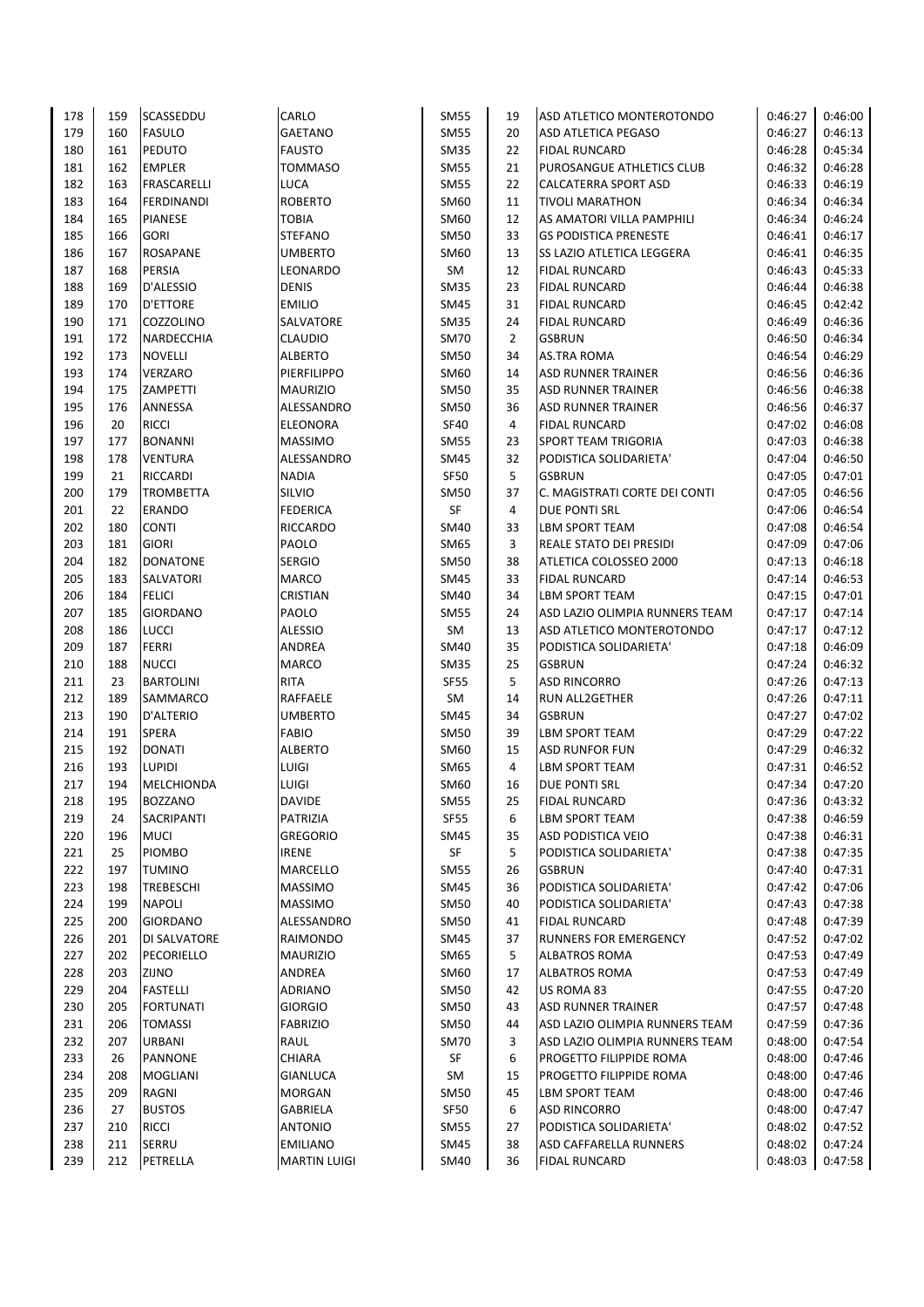| 240 | 213 | <b>GIAMBARTOLOMEI</b> | PAOLO                    | SM50        | 46             | ASD PIANO MA ARRIVIAMO          | 0:48:03 | 0:47:48 |
|-----|-----|-----------------------|--------------------------|-------------|----------------|---------------------------------|---------|---------|
| 241 | 214 | <b>SCIARPELLETTI</b>  | <b>FABIO</b>             | <b>SM40</b> | 37             | <b>GS CAT SPORT</b>             | 0:48:04 | 0:46:24 |
| 242 | 28  | <b>SINATTI</b>        | <b>SIMONE</b>            | <b>SF45</b> | $\overline{2}$ | DUE PONTI SRL                   | 0:48:04 | 0:47:16 |
| 243 | 215 | <b>PROIETTI</b>       | <b>MASSIMO</b>           | <b>SM60</b> | 18             | <b>GS CAT SPORT</b>             | 0:48:04 | 0:46:27 |
| 244 | 216 | <b>IZZO</b>           | <b>ATTILIO</b>           | <b>SM50</b> | 47             | <b>GS CAT SPORT</b>             | 0:48:05 | 0:48:03 |
| 245 | 217 | <b>ERMO</b>           | <b>DIEGO</b>             | SM40        | 38             | SPORT TEAM TRIGORIA             | 0:48:06 | 0:47:41 |
| 246 | 218 | <b>FUMIENTO</b>       | DANILO                   | <b>SM50</b> | 48             | DUE PONTI SRL                   | 0:48:07 | 0:47:54 |
| 247 | 219 | <b>TERLIZZI</b>       | <b>GIANCARLO</b>         | <b>SM50</b> | 49             | LBM SPORT TEAM                  | 0:48:07 | 0:47:26 |
| 248 | 220 | <b>ROMITI</b>         | <b>MASSIMO</b>           | <b>SM55</b> | 28             | DUE PONTI SRL                   | 0:48:14 | 0:47:56 |
| 249 | 221 | <b>SIMEONI</b>        | PASQUALINO               | SM60        | 19             | <b>GS PODISTICA PRENESTE</b>    | 0:48:16 | 0:47:53 |
| 250 | 29  | SMOLYAR               | VALENTYNA                | <b>SF50</b> | 7              | <b>GSBRUN</b>                   | 0:48:18 | 0:47:52 |
| 251 | 222 | <b>BUOVOLO</b>        | <b>FULVIO</b>            | <b>SM45</b> | 39             | ASD CAFFARELLA RUNNERS          | 0:48:18 | 0:47:39 |
| 252 | 223 | GIOVANNUCCI           | <b>DAVID</b>             | <b>SM35</b> | 26             | ASD LAZIO OLIMPIA RUNNERS TEAM  | 0:48:20 | 0:47:40 |
| 253 | 224 | <b>PORCELLI</b>       | <b>ALFREDO</b>           | <b>SM50</b> | 50             | <b>GSBRUN</b>                   | 0:48:26 | 0:48:16 |
| 254 | 225 | <b>BOLOGNESI</b>      | <b>MAURO</b>             | <b>SM45</b> | 40             | <b>GSBRUN</b>                   | 0:48:27 | 0:48:02 |
| 255 | 226 | <b>CIULLO</b>         | VALERIO                  | SM60        | 20             | <b>ASD RUNNER TRAINER</b>       | 0:48:30 | 0:48:06 |
| 256 | 227 | <b>MASTRODONATO</b>   | <b>MARCO</b>             | <b>SM40</b> | 39             | ASD PODISITICA 2007 TORTRETESTE | 0:48:34 | 0:48:26 |
| 257 | 228 | <b>SIDERI</b>         | <b>AUGUSTO</b>           | SM60        | 21             | PODISTICA SOLIDARIETA'          | 0:48:36 | 0:47:10 |
| 258 | 30  | <b>VELOCCI</b>        | <b>CHIARA</b>            | <b>SF35</b> | 5              | ASD ROMATLETICA FOOTWORKS       | 0:48:37 | 0:48:31 |
| 259 | 229 | <b>TREGLIA</b>        | PAOLO                    | <b>SM45</b> | 41             | <b>ASD GO RUNNING</b>           | 0:48:38 | 0:47:53 |
| 260 | 230 | <b>POLICHETTI</b>     | ALESSANDRO               | SM60        | 22             | <b>GSBRUN</b>                   | 0:48:49 | 0:48:19 |
| 261 | 231 | <b>FELIZIANI</b>      | <b>CLAUDIO</b>           | <b>SM55</b> | 29             | ASD LAZIO OLIMPIA RUNNERS TEAM  | 0:48:49 | 0:48:27 |
| 262 | 232 | <b>IAMPICONI</b>      | <b>MARCO</b>             | SM45        | 42             | ASD LAZIO OLIMPIA RUNNERS TEAM  | 0:48:50 | 0:48:27 |
| 263 | 31  | <b>DE ROMANIS</b>     | <b>ELISABETTA</b>        | <b>SF45</b> | 3              | X SOLID SPORT LAB ASD           | 0:48:51 | 0:48:33 |
| 264 | 233 | <b>BONACCORSO</b>     | <b>GIROLAMO</b>          | <b>SM40</b> | 40             | ASD RUNNER TRAINER              | 0:48:54 | 0:48:47 |
| 265 | 234 | <b>TELERA</b>         | <b>MARCO</b>             | SM40        | 41             | PODISTICA SOLIDARIETA'          | 0:48:56 | 0:48:56 |
| 266 | 235 | <b>FELICISSIMO</b>    | <b>DAVIDE</b>            | SM45        | 43             | ASD MAGIC RUNNERS TAGLIACOZZO   | 0:49:00 | 0:48:00 |
| 267 | 236 | <b>GORI</b>           | <b>ALBERTO</b>           | <b>SM55</b> | 30             | PODISTICA SOLIDARIETA'          | 0:49:00 | 0:48:56 |
| 268 | 237 | FREZZA                | <b>ANDREA</b>            | <b>SM35</b> | 27             | DUE PONTI SRL                   | 0:49:02 | 0:48:54 |
| 269 | 238 | <b>POMPEI</b>         | <b>GIULIO</b>            | JM          | $\mathbf{1}$   | PROGETTO FILIPPIDE MARCHE       | 0:49:04 | 0:48:51 |
| 270 | 239 | <b>RICCI</b>          | <b>FRANCESCO</b>         | <b>SM35</b> | 28             | PROGETTO FILIPPIDE MARCHE       | 0:49:05 | 0:48:53 |
| 271 | 240 | <b>MONTANO</b>        | <b>ROBERTO</b>           | <b>SM45</b> | 44             | PODISTICA SOLIDARIETA'          | 0:49:16 | 0:48:45 |
| 272 | 241 | <b>IVELLA</b>         | <b>FRANCESCO SAVERIO</b> | <b>SM55</b> | 31             | PODISTICA SOLIDARIETA'          | 0:49:18 | 0:47:32 |
| 273 | 242 | <b>BRUSTOLON</b>      | <b>STEFANO</b>           | <b>SM55</b> | 32             | CALCATERRA SPORT ASD            | 0:49:21 | 0:48:30 |
| 274 | 243 | <b>DE PASQUALE</b>    | ALESSANDRO               | SM40        | 42             | ASD ATLETICA ZAGAROLO           | 0:49:25 | 0:49:09 |
| 275 | 244 | MILUZZI               | <b>FABIO</b>             | <b>SM55</b> | 33             | DUE PONTI SRL                   | 0:49:29 | 0:48:03 |
| 276 | 245 | <b>ASCIOLLA</b>       | <b>LINO</b>              | SM60        | 23             | US ROMA 83                      | 0:49:35 | 0:48:51 |
| 277 | 246 | <b>CICCARELLI</b>     | MARCELLO                 | <b>SM50</b> | 51             | FIDAL RUNCARD                   | 0:49:37 | 0:49:28 |
| 278 | 247 | MATTIELLI             | <b>FULVIO</b>            | SM60        | 24             | US ROMA 83                      | 0:49:37 | 0:49:35 |
| 279 | 248 | <b>PONZI</b>          | SANDRO                   | <b>SM70</b> | 4              | ASD LAZIO OLIMPIA RUNNERS TEAM  | 0:49:38 | 0:48:46 |
| 280 | 249 | <b>MANCINI</b>        | GIANLUIGI                | <b>SM50</b> | 52             | PODISTICA SOLIDARIETA'          | 0:49:38 | 0:47:47 |
| 281 | 250 | <b>SPATOLA</b>        | <b>MARINO PAOLO</b>      | SM55        | 34             | PODISTICA SOLIDARIETA'          | 0:49:38 | 0:47:46 |
| 282 | 251 | BATTISTELLI           | LIVIANO                  | <b>SM75</b> | 1              | <b>CORSA DEI SANTI</b>          | 0:49:39 | 0:49:29 |
| 283 | 252 | <b>PIEPOLI</b>        | MARCO                    | <b>SM50</b> | 53             | RUNNERS FOR EMERGENCY           | 0:49:42 | 0:48:15 |
| 284 | 253 | <b>VIOLA</b>          | <b>GIOVANNI</b>          | SM45        | 45             | GSBRUN                          | 0:49:49 | 0:49:37 |
| 285 | 254 | <b>VALENTI</b>        | PAOLO                    | <b>SM50</b> | 54             | DUE PONTI SRL                   | 0:49:52 | 0:49:39 |
| 286 | 255 | LA ROSA               | <b>GIOVANNI</b>          | SM45        | 46             | PODISTICA SOLIDARIETA'          | 0:49:53 | 0:49:04 |
| 287 | 256 | <b>COLETTI</b>        | LUIGI                    | <b>SM50</b> | 55             | <b>BRAVETTA RUNNERS</b>         | 0:49:56 | 0:49:43 |
| 288 | 257 | <b>SCARABATTOLI</b>   | <b>MASSIMO</b>           | SM45        | 47             | <b>ASD RUNNER TRAINER</b>       | 0:49:59 | 0:49:42 |
| 289 | 258 | <b>VITALI</b>         | AMLETO                   | <b>SM50</b> | 56             | RUN & SMILE                     | 0:50:03 | 0:49:25 |
| 290 | 259 | PAGLIUCA              | <b>MICHELE</b>           | <b>SM35</b> | 29             | ALMAVIVA RUNNERS CLUB           | 0:50:04 | 0:50:02 |
| 291 | 32  | DI TOSTO              | JOHANNA                  | SF          | 7              | ASD PODISTICA VEIO              | 0:50:04 | 0:48:54 |
| 292 | 33  | <b>TONNETTI</b>       | LAURA                    | SF50        | 8              | ATLETICOM ASD                   | 0:50:05 | 0:48:54 |
| 293 | 34  | PETRELLI              | STEFANIA                 | SF45        | 4              | PODISTICA SOLIDARIETA'          | 0:50:09 | 0:50:06 |
| 294 | 260 | <b>NANNI</b>          | <b>GREGORIO</b>          | SM65        | 6              | GSBRUN                          | 0:50:13 | 0:50:06 |
| 295 | 35  | <b>FANELLI</b>        | ADELE                    | SF45        | 5              | ASD ATLETICO MONTEROTONDO       | 0:50:14 | 0:49:48 |
| 296 | 36  | <b>CUCCIARI</b>       | SILVIA                   | SF50        | 9              | ASD RUNNER TRAINER              | 0:50:14 | 0:49:55 |
| 297 | 261 | <b>CARIA</b>          | <b>MASSIMO</b>           | <b>SM50</b> | 57             | <b>GSBRUN</b>                   | 0:50:16 | 0:50:06 |
| 298 | 262 | <b>CAPPABIANCA</b>    | <b>MARIO</b>             | <b>SM50</b> | 58             | PODISTICA SOLIDARIETA'          | 0:50:23 | 0:50:05 |
| 299 | 263 | <b>CHERCHI</b>        | <b>ANTONIO</b>           | SM60        | 25             | VERDE AZZURRO SSD               | 0:50:25 | 0:48:52 |
| 300 | 264 | <b>FRANCO</b>         | <b>ANTONIO</b>           | SM55        | 35             | ASD LAZIO OLIMPIA RUNNERS TEAM  | 0:50:25 | 0:49:33 |
| 301 | 265 | AMENDOLA              | <b>FRANCESCO</b>         | <b>SM40</b> | 43             | ASD RUN                         | 0:50:28 | 0:50:09 |
|     |     |                       |                          |             |                |                                 |         |         |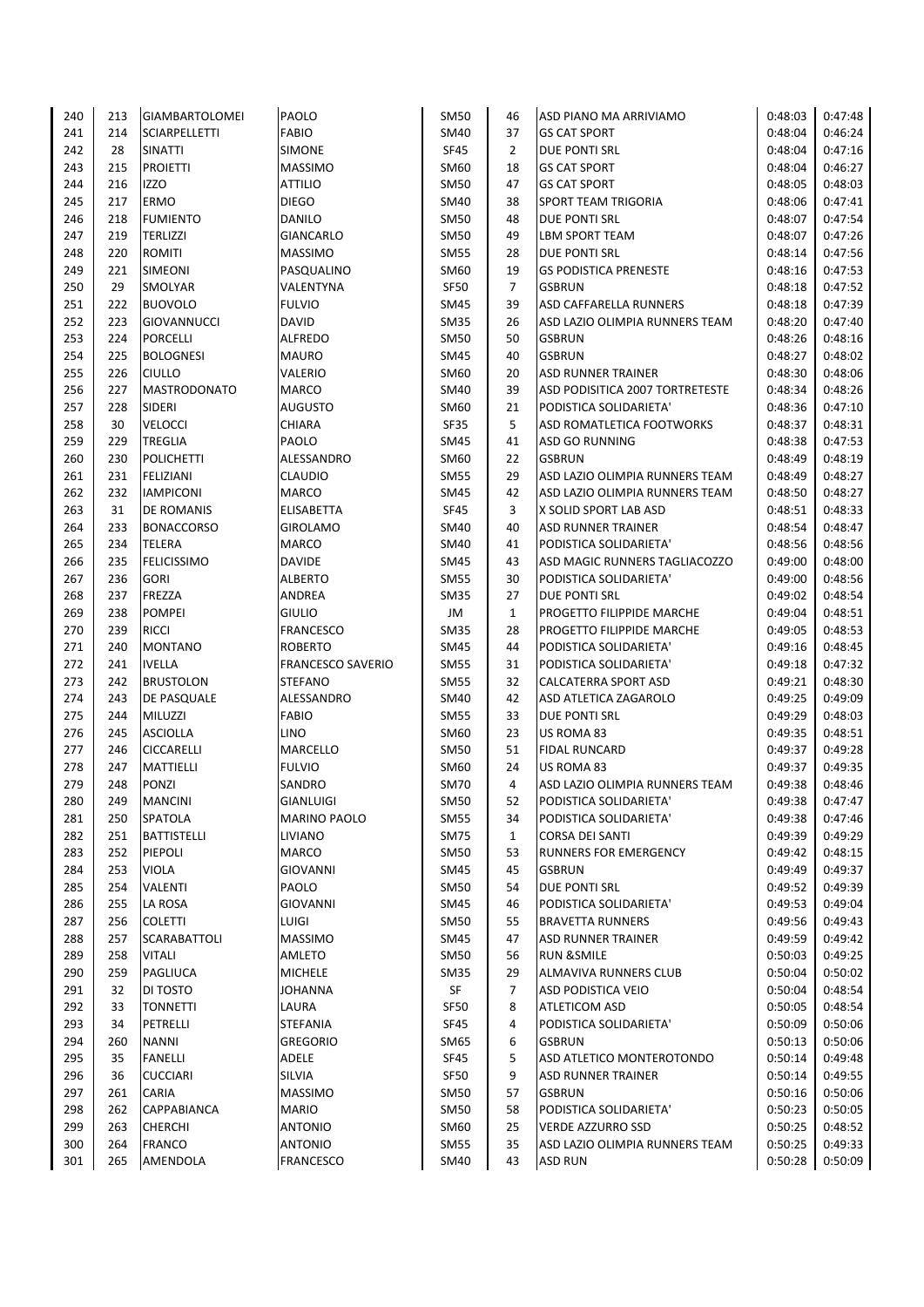| 302        | 266        | <b>VENDITTI</b>                      | <b>GIULIO</b>              | SM50        | 59             | RUNNERS FOR EMERGENCY                            | 0:50:30            | 0:49:41            |
|------------|------------|--------------------------------------|----------------------------|-------------|----------------|--------------------------------------------------|--------------------|--------------------|
| 303        | 267        | <b>ARTUSO</b>                        | <b>GIUSEPPE</b>            | SM50        | 60             | <b>GSBRUN</b>                                    | 0:50:34            | 0:50:09            |
| 304        | 268        | <b>VENTURINO</b>                     | <b>ALESSIO</b>             | SM45        | 48             | <b>ASD PODISTICA VEIO</b>                        | 0:50:34            | 0:49:20            |
| 305        | 269        | <b>ALFANO</b>                        | <b>VINCENZO</b>            | SM65        | 7              | <b>GSBRUN</b>                                    | 0:50:39            | 0:50:34            |
| 306        | 270        | <b>BELLOMI</b>                       | <b>MATTEO</b>              | PM          | $\overline{2}$ | PROGETTO FILIPPIDE ROMA                          | 0:50:41            | 0:50:25            |
| 307        | 37         | <b>ROMANO</b>                        | CAROLINA                   | <b>SF40</b> | 5              | SPORT TEAM TRIGORIA                              | 0:50:42            | 0:50:15            |
| 308        | 271        | LAURENZI                             | <b>GIANCARLO</b>           | SM40        | 44             | <b>ASD RUNNER TRAINER</b>                        | 0:50:43            | 0:50:09            |
| 309        | 38         | <b>TASSA</b>                         | SONIA                      | <b>SF55</b> | 7              | SPORT TEAM TRIGORIA                              | 0:50:50            | 0:50:25            |
| 310        | 272        | <b>RUGGIERO</b>                      | <b>ALFONSO</b>             | SM45        | 49             | RUN ALL2GETHER                                   | 0:50:51            | 0:50:27            |
| 311        | 273        | CASTELLANO                           | <b>VITO</b>                | <b>SM35</b> | 30             | <b>GSBRUN</b>                                    | 0:50:52            | 0:50:26            |
| 312        | 274        | <b>TOMBOLINI</b>                     | MARCO                      | SM55        | 36             | <b>ASD RUN</b>                                   | 0:50:52            | 0:50:33            |
| 313        | 275        | CARDILLI                             | <b>MAURO</b>               | <b>SM45</b> | 50             | MARATHON ROMA CASTELFUSANO                       | 0:50:52            | 0:50:44            |
| 314        | 276        | PELLEGRINI                           | PAOLO                      | <b>SM50</b> | 61             | <b>GSBRUN</b>                                    | 0:50:53            | 0:48:45            |
| 315        | 277        | <b>BISSANTINI</b>                    | STEFANO                    | SM65        | 8              | <b>GSBRUN</b>                                    | 0:50:54            | 0:50:31            |
| 316        | 278        | PROCACCINI                           | <b>VINCENZO</b>            | SM70        | 5              | SS LAZIO ATLETICA LEGGERA                        | 0:50:55            | 0:50:43            |
| 317        | 39         | PIETRANTONIO                         | <b>FILOMENA</b>            | <b>SF55</b> | 8              | MARATHON ROMA CASTELFUSANO                       | 0:51:00            | 0:50:53            |
| 318        | 279        | <b>CENTOLA</b>                       | <b>DIEGO</b>               | SM40        | 45             | PODISTICA SOLIDARIETA'                           | 0:51:05            | 0:50:12            |
| 319        | 280        | <b>GRANIERI</b>                      | LUCA MARIA                 | <b>SM55</b> | 37             | PODISTICA SOLIDARIETA'                           | 0:51:12            | 0:50:52            |
| 320        | 281        | <b>CERMELE</b>                       | <b>MICHELE</b>             | SM50        | 62             | US ROMA 83                                       | 0:51:19            | 0:50:36            |
| 321        | 282        | <b>SACCO</b>                         | SALVATORE                  | <b>SM55</b> | 38             | RUNNERS FOR EMERGENCY                            | 0:51:20            | 0:50:20            |
| 322        | 283        | PICCHI                               | <b>FABRIZIO</b>            | <b>SM55</b> | 39             | LATINA RUNNERS                                   | 0:51:21            | 0:51:17            |
| 323        | 284        | <b>ISCARO</b>                        | <b>DOMENICO</b>            | SM70        | 6              | PODISTICA SOLIDARIETA'                           | 0:51:22            | 0:51:14            |
| 324        | 285        | <b>D'ERCOLE</b>                      | <b>MAURIZIO</b>            | <b>SM55</b> | 40             | <b>ASD ATLETICA PEGASO</b>                       | 0:51:23            | 0:51:15            |
| 325        | 40         | <b>BORGOGNONI</b>                    | ARIANNA                    | <b>SF40</b> | 6              | ASD PODISTICA VEIO                               | 0:51:23            | 0:50:16            |
| 326        | 41         | <b>CORTINI</b>                       | ALESSANDRA                 | <b>SF55</b> | 9              | AS MINERVA ROMA ATLETICA                         | 0:51:25            | 0:51:02            |
| 327        | 286        | <b>MAURIZI</b>                       | <b>MASSIMO</b>             | SM60        | 26             | <b>GSBRUN</b>                                    | 0:51:30            | 0:50:40            |
| 328        | 287        | CANTATORE                            | <b>ANTONIO</b>             | SM65        | 9              | ASD LAZIO OLIMPIA RUNNERS TEAM                   | 0:51:32            | 0:51:28            |
| 329        | 288        | MILLOZZA                             | GIOVANNI BATTISTA          | SM65        | 10             | AS AMATORI VILLA PAMPHILI                        | 0:51:34            | 0:51:17            |
| 330        | 289        | <b>GALATIOTO</b>                     | SALVATORE                  | <b>SM55</b> | 41             | <b>ASD GO RUNNING</b>                            | 0:51:41            | 0:50:58            |
| 331        | 42         | <b>BRUNDO</b>                        | <b>EVA</b>                 | <b>SF45</b> | 6              | <b>GS PODISTICA PRENESTE</b>                     | 0:51:45            | 0:51:24            |
| 332        | 43         | SINI                                 | <b>FRANCESCA</b>           | SF35        | 6              | RUNNERS FOR EMERGENCY                            | 0:51:54            | 0:51:35            |
| 333        | 290        | DI FEO                               | PAOLO                      | SM55        | 42             | RUNNERS FOR EMERGENCY                            | 0:51:54            | 0:51:31            |
| 334        | 44         | DI VITO                              | <b>EMANUELA</b>            | <b>SF45</b> | $\overline{7}$ | <b>ASD GO RUNNING</b>                            | 0:52:08            | 0:51:24            |
|            |            |                                      |                            |             |                |                                                  |                    |                    |
| 335<br>336 | 291<br>292 | <b>CONSIGLI</b><br><b>DE ANGELIS</b> | <b>GABRIELE</b><br>CLAUDIO | SM60        | 27<br>46       | <b>ASD RUNNER TRAINER</b>                        | 0:52:08<br>0:52:10 | 0:51:20<br>0:51:31 |
| 337        | 293        | <b>SPALTRO</b>                       | DOMENICO GIOVANNI          | SM40        | 51             | ASD CAFFARELLA RUNNERS<br>ASD CAFFARELLA RUNNERS | 0:52:10            | 0:51:42            |
|            |            |                                      |                            | SM45        |                |                                                  |                    |                    |
| 338        | 294        | AMBROSINO                            | <b>VINCENZO</b>            | SM50        | 63             | ASD CAFFARELLA RUNNERS                           | 0:52:10            | 0:51:41            |
| 339        | 45         | ZABRAUTANU                           | MIHAELA VICTORIA           | SF35        | 7              | TALENTI RUNNING TEAM                             | 0:52:12            | 0:50:33            |
| 340        | 295        | <b>MANCINO</b>                       | <b>GIUSEPPE</b>            | SM50        | 64             | <b>FIDAL RUNCARD</b>                             | 0:52:13            | 0:51:36            |
| 341        | 296        | <b>CATINI</b>                        | <b>ANTONELLO</b>           | <b>SM55</b> | 43             | ASD MAGIC RUNNERS TAGLIACOZZO                    | 0:52:15            | 0:51:35            |
| 342        | 46         | DE ARAUJO CARDIANO                   | <b>LUCIANA</b>             | <b>SF50</b> | 10             | <b>ASD MEDITERRANEA</b>                          | 0:52:17            | 0:51:19            |
| 343        | 297        | <b>DODARO</b>                        | FRANCESCO                  | SM60        | 28             | LBM SPORT TEAM                                   | 0:52:18            | 0:50:20            |
| 344        | 47         | MILAZZO                              | PAOLA                      | <b>SF55</b> | 10             | PODISTICA SOLIDARIETA'                           | 0:52:22            | 0:52:04            |
| 345        | 48         | <b>PRIORESCHI</b>                    | PATRIZIA                   | SF55        | 11             | ASD PODISTICA VEIO                               | 0:52:27            | 0:51:52            |
| 346        | 49         | LIGIA                                | LAURA                      | <b>SF45</b> | 8              | <b>FIDAL RUNCARD</b>                             | 0:52:28            | 0:51:02            |
| 347        | 50         | <b>GIRLANDO</b>                      | <b>RITA</b>                | SF60        | 1              | DUE PONTI SRL                                    | 0:52:30            | 0:52:26            |
| 348        | 298        | MANELLI                              | <b>ALBERTO</b>             | SM60        | 29             | PODISTICA SOLIDARIETA'                           | 0:52:33            | 0:49:07            |
| 349        | 299        | <b>AMATUCCI</b>                      | DARIO                      | SM60        | 30             | <b>ASD ATLETICA PEGASO</b>                       | 0:52:38            | 0:52:00            |
| 350        | 300        | PERRONE CAPANO                       | MARCO                      | SM60        | 31             | PODISTICA SOLIDARIETA'                           | 0:52:40            | 0:52:19            |
| 351        | 301        | GAMBARDELLA                          | <b>CESARE</b>              | <b>SM55</b> | 44             | PODISTICA SOLIDARIETA'                           | 0:52:40            | 0:52:19            |
| 352        | 302        | FARABULLINI                          | FABIO                      | SM60        | 32             | PODISTICA SOLIDARIETA'                           | 0:52:43            | 0:50:44            |
| 353        | 303        | <b>FARINELLI</b>                     | <b>FABRIZIO</b>            | SM50        | 65             | LBM SPORT TEAM                                   | 0:52:45            | 0:52:06            |
| 354        | 51         | <b>GIOVANNINI</b>                    | <b>GIORGIA</b>             | SF35        | 8              | DUE PONTI SRL                                    | 0:52:47            | 0:52:35            |
| 355        | 304        | ZANLUNGO                             | FRANCESCO MARIA            | SM40        | 47             | <b>GSBRUN</b>                                    | 0:52:47            | 0:51:54            |
| 356        | 305        | <b>BONINSEGNI</b>                    | FABIO                      | SM60        | 33             | PODISTICA SOLIDARIETA'                           | 0:53:15            | 0:52:58            |
| 357        | 52         | DI FILIPPO                           | ANGELA                     | SF50        | 11             | <b>ASD RUNFOR FUN</b>                            | 0:53:17            | 0:53:01            |
| 358        | 53         | <b>TURCO</b>                         | <b>MARIA LAURA</b>         | SF60        | $\overline{2}$ | <b>GSBRUN</b>                                    | 0:53:21            | 0:53:02            |
| 359        | 306        | <b>FIORINI</b>                       | EDGARDO                    | SM45        | 52             | ASD LAZIO OLIMPIA RUNNERS TEAM                   | 0:53:25            | 0:53:08            |
| 360        | 307        | <b>LOBRACE</b>                       | GAETANO                    | SM65        | 11             | <b>GSBRUN</b>                                    | 0:53:33            | 0:52:50            |
| 361        | 308        | CARUSO                               | PAOLO                      | SM40        | 48             | FIDAL RUNCARD                                    | 0:53:34            | 0:52:41            |
| 362        | 309        | <b>PIGNOTTI</b>                      | <b>STEFANO</b>             | SM          | 16             | PROGETTO FILIPPIDE MARCHE                        | 0:53:36            | 0:53:21            |
| 363        | 54         | <b>CIULLO</b>                        | ILARIA                     | SF          | 8              | ASD RUNNER TRAINER                               | 0:53:37            | 0:53:14            |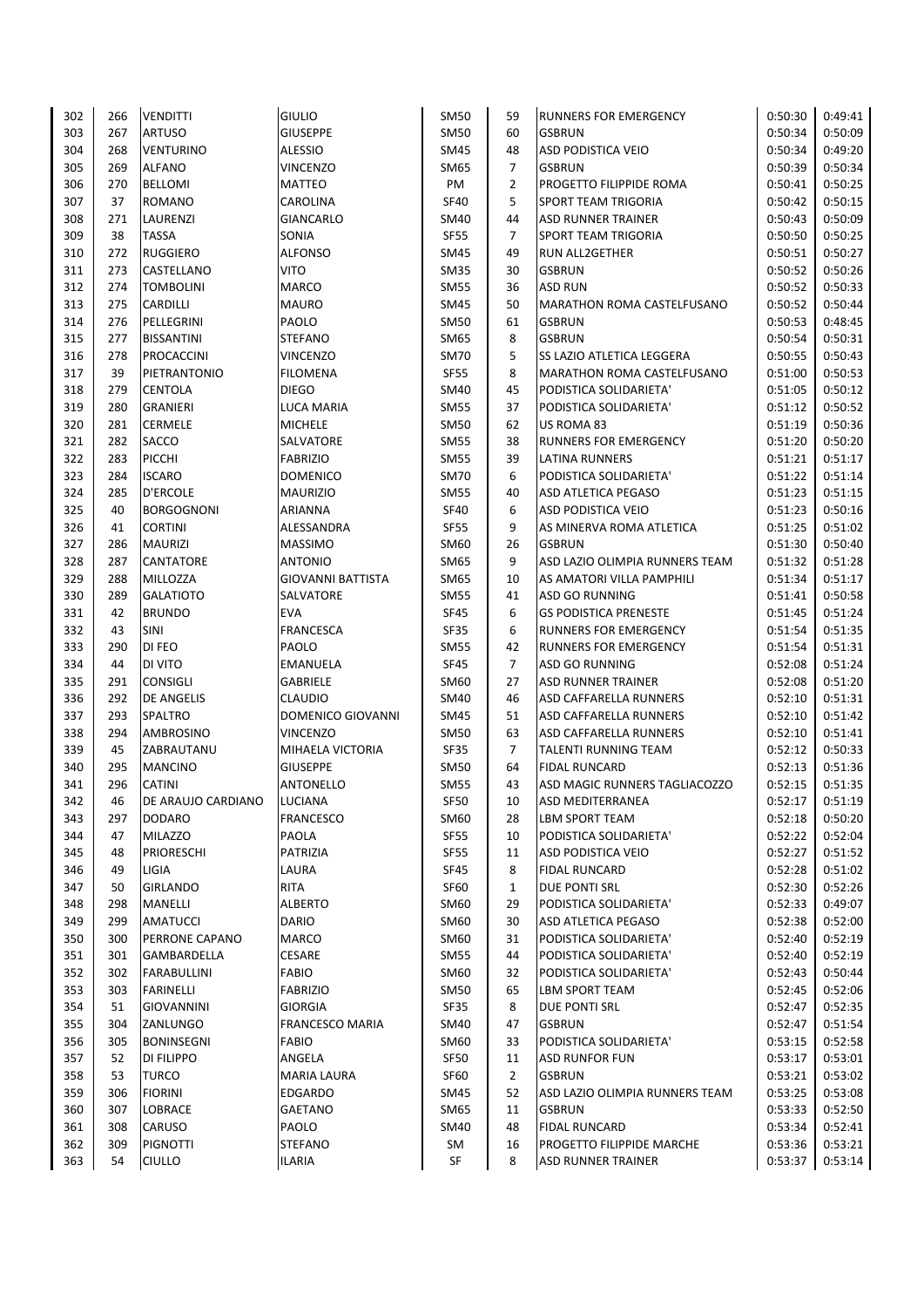| 364 | 310 | FELICISSIMO            | <b>ANTHONY</b>            | <b>SM45</b> | 53             | ASD MAGIC RUNNERS TAGLIACOZZO | 0:53:38 | 0:52:37 |
|-----|-----|------------------------|---------------------------|-------------|----------------|-------------------------------|---------|---------|
| 365 | 55  | <b>PROSPERI</b>        | <b>IRENE</b>              | <b>SF45</b> | 9              | ASD MAGIC RUNNERS TAGLIACOZZO | 0:53:38 | 0:52:37 |
| 366 | 56  | <b>KISELNIKOVA</b>     | <b>NATALIA</b>            | <b>SF35</b> | 9              | <b>ASD RUNNER TRAINER</b>     | 0:53:40 | 0:52:43 |
| 367 | 57  | SPATARO                | <b>CINZIA</b>             | <b>SF60</b> | 3              | PROGETTO FILIPPIDE MARCHE     | 0:53:41 | 0:53:30 |
| 368 | 311 | <b>SALCI</b>           | PAOLO                     | SM60        | 34             | DUE PONTI SRL                 | 0:53:42 | 0:53:28 |
| 369 | 312 | <b>LUCCHINI</b>        | CARLO                     | SM60        | 35             | ASD MEDITERRANEA              | 0:53:43 | 0:52:45 |
| 370 | 313 | SILVESTRI              | <b>FERDINANDO</b>         | SM55        | 45             | PODISTICA SOLIDARIETA'        | 0:53:45 | 0:51:47 |
| 371 | 58  | <b>FARINA</b>          | <b>GIULIA</b>             | SF          | 9              | <b>ASD RUNNER TRAINER</b>     | 0:53:45 | 0:52:47 |
| 372 | 314 | <b>GALLAGHER DEEKS</b> | <b>CONOR</b>              | <b>SM35</b> | 31             | <b>ASD RUNNER TRAINER</b>     | 0:53:45 | 0:52:46 |
| 373 | 315 | <b>ONDER</b>           | <b>GRAZIANO</b>           | SM50        | 66             | ASD RUNNER TRAINER            | 0:53:48 | 0:52:54 |
| 374 | 316 | <b>PICCIONE</b>        | GIANCARLO                 | SM65        | 12             | RUNNERS FOR EMERGENCY         | 0:53:50 | 0:52:47 |
| 375 | 59  | VALLE                  | <b>EMANUELA</b>           | <b>SF35</b> | 10             | <b>ASD RUNNER TRAINER</b>     | 0:53:54 | 0:53:47 |
| 376 | 317 | <b>KRAICSOVITS</b>     | <b>THOMAS</b>             | <b>SM45</b> | 54             | ASD LUNGOILTEVERE             | 0:54:00 | 0:52:42 |
| 377 | 318 | <b>FEDELE</b>          | <b>FEDERICO</b>           | <b>SM45</b> | 55             | <b>ASD LUNGOILTEVERE</b>      | 0:54:00 | 0:52:43 |
| 378 | 319 | <b>BRENDA</b>          | <b>MAURIZIO</b>           | SM55        | 46             | ASD LUNGOILTEVERE             | 0:54:01 | 0:52:42 |
| 379 | 320 | <b>BRILLO</b>          | LUIGI                     | SM60        | 36             | <b>ASD LUNGOILTEVERE</b>      | 0:54:01 | 0:52:43 |
| 380 | 60  | <b>FLUMINI</b>         | CATIA                     | <b>SF45</b> | 10             | PODISTICA SOLIDARIETA'        | 0:54:02 | 0:53:15 |
| 381 | 321 | <b>DI RUZZA</b>        | <b>MARCO</b>              | SM45        | 56             | PODISTICA SOLIDARIETA'        | 0:54:03 | 0:53:31 |
| 382 | 322 | RIZZARDI               | <b>FLAVIO</b>             | <b>SM55</b> | 47             | <b>GSBRUN</b>                 | 0:54:05 | 0:53:43 |
| 383 | 61  | <b>JOHNSON</b>         | <b>ELIZABETH MARY</b>     | <b>SF40</b> | $\overline{7}$ | <b>GS CAT SPORT</b>           | 0:54:07 | 0:53:11 |
| 384 | 323 | <b>SCEVOLA DEBELLI</b> | <b>CLAUDIO</b>            | <b>SM55</b> | 48             | AS AMATORI VILLA PAMPHILI     | 0:54:10 | 0:54:04 |
| 385 | 62  | <b>RONCHETTI</b>       | VALENTINA                 | <b>SF40</b> | 8              | ASD PODISTICA VEIO            | 0:54:10 | 0:53:03 |
| 386 | 324 | <b>ROMITTI</b>         | PAOLO                     | SM60        | 37             | <b>ASD ATLETICA FRASCATI</b>  | 0:54:15 | 0:53:55 |
| 387 | 63  | <b>FALLARINO</b>       | ALESSIA                   | SF          | 10             | <b>ASD RUNNER TRAINER</b>     | 0:54:15 | 0:54:08 |
| 388 | 325 | <b>BUSETTA</b>         | <b>ANTONIO</b>            | <b>SM55</b> | 49             | LBM SPORT TEAM                | 0:54:17 | 0:53:37 |
| 389 | 64  | PALLUZZI               | <b>CLAUDIA</b>            | <b>SF40</b> | 9              | <b>LBM SPORT TEAM</b>         | 0:54:17 | 0:53:36 |
| 390 | 326 | <b>BATTISTI</b>        | <b>MASSIMO</b>            | SM75        | $\overline{2}$ | <b>GSBRUN</b>                 | 0:54:23 | 0:54:03 |
| 391 | 327 | SABATELLA              | ADALBERTO                 | SM60        | 38             | ATLETICA VILLA DE SANCTIS     | 0:54:25 | 0:53:53 |
| 392 | 65  | <b>ANTONUCCI</b>       | <b>TIZIANA</b>            | SF          | 11             | ATLETICA VILLA DE SANCTIS     | 0:54:25 | 0:53:52 |
| 393 | 328 | <b>BERNARDINI</b>      | LUCIANO CRISTIAN          | <b>SM45</b> | 57             | ATLETICA VILLA DE SANCTIS     | 0:54:25 | 0:53:52 |
| 394 | 329 | VALLETTA               | ALESSANDRO                | SM40        | 49             | PODISTICA SOLIDARIETA'        | 0:54:28 | 0:53:57 |
| 395 | 66  | <b>SCALA</b>           | <b>GIUSEPPINA</b>         | <b>SF55</b> | 12             | PODISTICA SOLIDARIETA'        | 0:54:32 | 0:53:42 |
| 396 | 330 | <b>ROSATELLI</b>       | MASSIMO                   | <b>SM55</b> | 50             | LBM SPORT TEAM                | 0:54:34 | 0:52:38 |
| 397 | 67  | ALTIERI                | <b>MARIA TERESA CONCE</b> | <b>SF55</b> | 13             | <b>DUE PONTI SRL</b>          | 0:54:38 | 0:53:11 |
| 398 | 331 | PROIETTI LANCIOTTI     | <b>ROBERTO</b>            | SM45        | 58             | FIDAL RUNCARD                 | 0:54:39 | 0:52:39 |
| 399 | 332 | <b>MARSIGLIA</b>       | <b>CLAUDIO</b>            | SM60        | 39             | <b>GS CAT SPORT</b>           | 0:54:41 | 0:54:20 |
| 400 | 333 | <b>LOCONSOLO</b>       | <b>ROLANDO</b>            | <b>SM75</b> | 3              | US ROMA 83                    | 0:54:42 | 0:54:27 |
| 401 | 334 | <b>ANTEI</b>           | ALESSANDRO                | <b>SM70</b> | $\overline{7}$ | ASD CAFFARELLA RUNNERS        | 0:54:43 | 0:54:16 |
| 402 | 335 | <b>DEL BIANCO</b>      | <b>ROBERTO</b>            | SM50        | 67             | <b>FIDAL RUNCARD</b>          | 0:54:43 | 0:52:57 |
| 403 | 336 | <b>CHIAMA</b>          | <b>TOMMASO</b>            | SM          | 17             | PROGETTO FILIPPIDE LIVORNO    | 0:54:46 | 0:54:25 |
| 404 | 337 | <b>BONOMO</b>          | <b>VINCENZO</b>           | SM50        | 68             | ASD LUNGOILTEVERE             | 0:54:47 | 0:53:28 |
| 405 | 338 | <b>DANSAVIO</b>        | ROBERTO                   | SM50        | 69             | <b>ASD LUNGOILTEVERE</b>      | 0:54:47 | 0:53:28 |
| 406 | 68  | COLOMBO                | <b>MONICA</b>             | SF50        | 12             | ASD 3.4 FUN                   | 0:54:50 | 0:53:49 |
| 407 | 69  | <b>BONELLI</b>         | BARBARA                   | SF50        | 13             | RUNNERS FOR EMERGENCY         | 0:54:51 | 0:53:49 |
| 408 | 70  | <b>MELCHIOR</b>        | PATRIZIA                  | <b>SF55</b> | 14             | <b>ASD RUNFOR FUN</b>         | 0:54:51 | 0:53:57 |
| 409 | 71  | <b>FADLON</b>          | SALLY                     | SF35        | 11             | TIBURTINA RUNNING ROMA ASD    | 0:54:58 | 0:54:06 |
| 410 | 339 | <b>TALIANI</b>         | <b>MIRKO</b>              | <b>SM45</b> | 59             | ATHLETICA VATICANA            | 0:54:58 | 0:54:06 |
| 411 | 72  | <b>IORIO</b>           | VALENTINA                 | <b>SF40</b> | 10             | ASD RUNNER TRAINER            | 0:55:09 | 0:55:01 |
| 412 | 340 | <b>FASCETTI</b>        | DANILO                    | <b>SM55</b> | 51             | <b>ASD RUNFOR FUN</b>         | 0:55:17 | 0:54:18 |
| 413 | 341 | PELLEGRINI             | <b>FEDERICO</b>           | SM55        | 52             | LBM SPORT TEAM                | 0:55:27 | 0:55:20 |
| 414 | 73  | <b>SIGNORINI</b>       | SILVIA                    | SF55        | 15             | LBM SPORT TEAM                | 0:55:27 | 0:55:19 |
| 415 | 342 | DE PASQUALIS           | <b>MAURIZIO</b>           | SM60        | 40             | ASD RUNNER TRAINER            | 0:55:27 | 0:54:27 |
| 416 | 343 | LUCHERONI              | <b>FABIO</b>              | SM55        | 53             | <b>GSBRUN</b>                 | 0:55:28 | 0:54:27 |
| 417 | 344 | <b>GIOVANNINI</b>      | <b>DOMENICO</b>           | SM60        | 41             | <b>CORSA DEI SANTI</b>        | 0:55:32 | 0:55:21 |
| 418 | 345 | <b>CHIOCCIA</b>        | ALESSANDRO                | SM45        | 60             | PODISTICA SOLIDARIETA'        | 0:55:34 | 0:54:58 |
| 419 | 74  | <b>MORELLI</b>         | ISABELLA                  | SF55        | 16             | <b>ASD GO RUNNING</b>         | 0:55:34 | 0:55:14 |
| 420 | 75  | PETRERA                | PATRIZIA                  | SF50        | 14             | <b>FIDAL RUNCARD</b>          | 0:55:35 | 0:55:29 |
| 421 | 346 | <b>ROSSI IOMMETTI</b>  | PIERFRANCESCO             | <b>SM40</b> | 50             | PODISTICA SOLIDARIETA'        | 0:55:36 | 0:54:36 |
| 422 | 347 | <b>SEVERONI</b>        | <b>STEFANO</b>            | SM55        | 54             | BERGAMO STARS ATLETICA        | 0:55:36 | 0:55:35 |
| 423 | 348 | <b>PUGLIESE</b>        | <b>SERGIO</b>             | SM60        | 42             | <b>GSBRUN</b>                 | 0:55:36 | 0:54:18 |
| 424 | 76  | DE SIMONE              | ARIANNA                   | SF          | 12             | LBM SPORT TEAM                | 0:55:37 | 0:55:18 |
| 425 | 349 | ZANECCHIA              | <b>MAURO</b>              | SM40        | 51             | PODISTICA SOLIDARIETA'        | 0:55:44 | 0:54:52 |
|     |     |                        |                           |             |                |                               |         |         |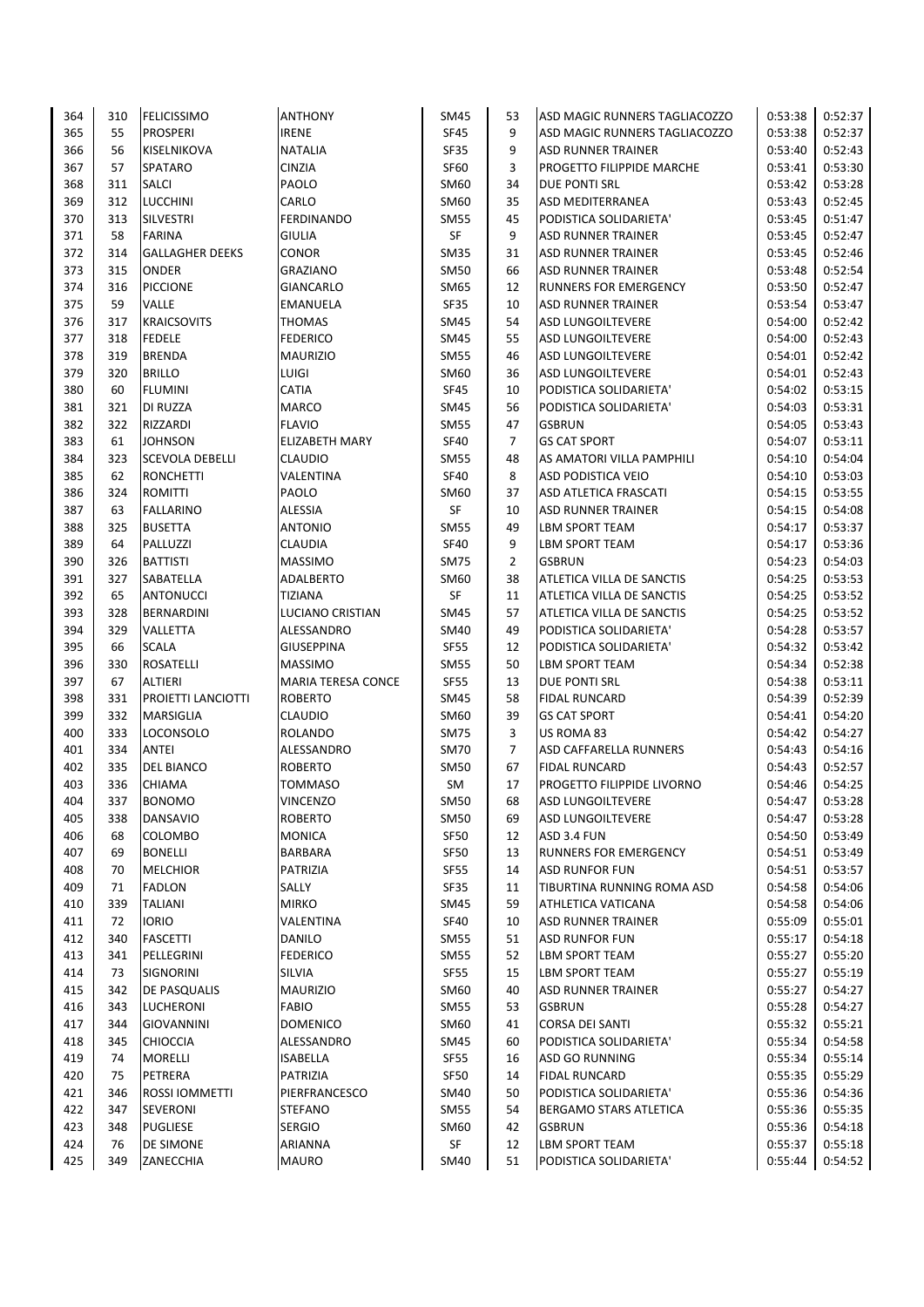| 426 | 77  | <b>ANTONINI</b>     | <b>GIULIA</b>         | <b>SF40</b>      | 11 | <b>RUNNERS FOR EMERGENCY</b>     | 0:55:48 | 0:55:30 |
|-----|-----|---------------------|-----------------------|------------------|----|----------------------------------|---------|---------|
| 427 | 78  | <b>LEPORE</b>       | <b>FRANCESCA</b>      | <b>SF45</b>      | 11 | <b>RUNNERS FOR EMERGENCY</b>     | 0:55:48 | 0:55:29 |
| 428 | 350 | <b>GRECO</b>        | <b>VINCENZO</b>       | SM60             | 43 | ASD LAZIO OLIMPIA RUNNERS TEAM   | 0:55:49 | 0:55:31 |
| 429 | 351 | <b>ORLANDI</b>      | <b>GIUSEPPE</b>       | SM60             | 44 | <b>GSBRUN</b>                    | 0:55:52 | 0:55:39 |
| 430 | 352 | <b>GATTI</b>        | <b>ETTORE</b>         | SM70             | 8  | US ROMA 83                       | 0:55:53 | 0:55:38 |
| 431 | 353 | <b>PAOLINO</b>      | <b>GIUSEPPE</b>       | SM50             | 70 | <b>GSBRUN</b>                    | 0:55:58 | 0:55:13 |
| 432 | 79  | PIERSANTI           | <b>ELISA</b>          | SF               | 13 | <b>IPPOLIFE</b>                  | 0:56:01 | 0:55:58 |
| 433 | 354 | <b>SALOMONE</b>     | PAOLO                 | SM60             | 45 | US ROMA 83                       | 0:56:04 | 0:55:13 |
| 434 | 355 | DI TOMMASO          | <b>GIUSEPPE</b>       | <b>SM55</b>      | 55 | ATHLETICS TRAINING & FRIENDS ASD | 0:56:05 | 0:54:44 |
| 435 | 80  | PETROLINI           | LUCIA                 | SF55             | 17 | PODISTICA SOLIDARIETA'           | 0:56:05 | 0:55:47 |
| 436 | 356 | <b>TURICCHI</b>     | <b>ANTONINO</b>       | SM55             | 56 | LBM SPORT TEAM                   | 0:56:07 | 0:55:27 |
| 437 | 357 | <b>BEATO</b>        | <b>FABIO</b>          | <b>SM35</b>      | 32 | <b>ASD RUNNER TRAINER</b>        | 0:56:12 | 0:55:52 |
| 438 | 81  | <b>RECHICHI</b>     | <b>MARIA ESPEDITA</b> | SF <sub>50</sub> | 15 | ASD LAZIO OLIMPIA RUNNERS TEAM   | 0:56:14 | 0:56:06 |
| 439 | 358 | LEO                 | <b>STEFANO</b>        | <b>SM55</b>      | 57 | <b>GSBRUN</b>                    | 0:56:14 | 0:56:12 |
| 440 | 359 | <b>CUNGI</b>        | <b>RICCARDO</b>       | <b>SM55</b>      | 58 | MARATHON ROMA CASTELFUSANO       | 0:56:21 | 0:55:25 |
| 441 | 360 | <b>TADDEI</b>       | <b>ROBERTO</b>        | SM50             | 71 | RUNNERS FOR EMERGENCY            | 0:56:26 | 0:56:10 |
| 442 | 82  | <b>SERMONETA</b>    | ALESSANDRA            | <b>SF60</b>      | 4  | ASD VEGAN POWER TEAM             | 0:56:27 | 0:55:55 |
| 443 | 361 | <b>RAGUZZINI</b>    | PAOLO                 | SM60             | 46 | <b>ASD PODISTICA VEIO</b>        | 0:56:27 | 0:55:18 |
| 444 | 83  | <b>TALONI</b>       | SONIA                 | SF35             | 12 | ASD ATLETICA ZAGAROLO            | 0:56:29 | 0:56:13 |
| 445 | 362 | <b>MONTINI</b>      | PAOLO                 | SM40             | 52 | ALMAVIVA RUNNERS CLUB            | 0:56:31 | 0:56:28 |
| 446 | 363 | <b>HASSEMER</b>     | <b>EUGENIO</b>        | SM60             | 47 | ATLETICA VILLA DE SANCTIS        | 0:56:31 | 0:55:57 |
| 447 | 84  | <b>MORBEGNO</b>     | MANUELA               | SF <sub>50</sub> | 16 | ATLETICA VILLA DE SANCTIS        | 0:56:33 | 0:55:10 |
| 448 | 364 | LAI                 | <b>ADRIANO</b>        | SM65             | 13 | <b>GSBRUN</b>                    | 0:56:33 | 0:56:20 |
| 449 | 85  | <b>GAVA</b>         | DONATELLA ANNA        | <b>SF55</b>      | 18 | ATLETICA VILLA DE SANCTIS        | 0:56:33 | 0:55:10 |
| 450 | 86  | <b>FAGIOLI</b>      | SILVIA                | <b>SF55</b>      | 19 | US ROMA 83                       | 0:56:34 | 0:55:15 |
| 451 | 87  | PAGANI              | <b>PAOLA</b>          | <b>SF55</b>      | 20 | ATLETICA VILLA DE SANCTIS        | 0:56:34 | 0:55:11 |
| 452 | 365 | <b>GIANNI</b>       | <b>VINCENZO</b>       | <b>SM70</b>      | 9  | <b>GSBRUN</b>                    | 0:56:35 | 0:56:16 |
| 453 | 366 | <b>DI SALVATORI</b> | <b>GIACOMO</b>        | <b>SM55</b>      | 59 | ATHLETICS TRAINING & FRIENDS ASD | 0:56:35 | 0:55:16 |
| 454 | 367 | <b>MENICHELLI</b>   | <b>LUCA</b>           | SM               | 18 | ASD CENTRO FITNESS MONTELLO      | 0:56:40 | 0:56:26 |
| 455 | 88  | <b>CUGINI</b>       | <b>SIMONE</b>         | <b>SF45</b>      | 12 | <b>GSBRUN</b>                    | 0:56:41 | 0:55:20 |
| 456 | 368 | SAVONE              | <b>EMILIO</b>         | SM35             | 33 | <b>FIDAL RUNCARD</b>             | 0:56:46 | 0:54:28 |
| 457 | 89  | DI TECCO            | <b>MIRIAM</b>         | <b>SF45</b>      | 13 | RUN ALL2GETHER                   | 0:56:51 | 0:55:44 |
| 458 | 369 | <b>VENUTI</b>       | <b>MARIO</b>          | SM60             | 48 | AS.TRA ROMA                      | 0:56:57 | 0:56:31 |
| 459 | 90  | <b>CATTIVERA</b>    | PATRIZIA              | SF60             | 5  | PODISTICA SOLIDARIETA'           | 0:56:58 | 0:56:23 |
| 460 | 91  | <b>DOMINICI</b>     | <b>STEFANIA</b>       | SF60             | 6  | ASD ATLETICA PEGASO              | 0:57:01 | 0:56:54 |
| 461 | 92  | D'ALESSIO           | ALESSANDRA            | <b>SF45</b>      | 14 | PODISTICA SOLIDARIETA'           | 0:57:07 | 0:56:17 |
| 462 | 370 | <b>TOSCANO</b>      | PIERFRANCESCO         | SM50             | 72 | CALCATERRA SPORT ASD             | 0:57:11 | 0:56:20 |
| 463 | 371 | <b>STRIPPOLI</b>    | <b>MARCO</b>          | SM55             | 60 | ASD ACSI ITALIA                  | 0:57:14 | 0:56:26 |
| 464 | 93  | <b>AQUILANTE</b>    | <b>GIUSEPPINA</b>     | <b>SF55</b>      | 21 | US ROMA 83                       | 0:57:21 | 0:56:04 |
| 465 | 372 | <b>RONCADIN</b>     | <b>GIANFRANCO</b>     | <b>SM75</b>      | 4  | ASD LAZIO OLIMPIA RUNNERS TEAM   | 0:57:22 | 0:56:50 |
| 466 | 94  | <b>TAPPI</b>        | <b>ELISABETTA</b>     | <b>SF50</b>      | 17 | ASD GO RUNNING                   | 0:57:22 | 0:57:06 |
| 467 | 373 | <b>IANNUCCI</b>     | <b>VITTORIO</b>       | SM70             | 10 | <b>GSBRUN</b>                    | 0:57:30 | 0:56:11 |
| 468 | 95  | LATTERI             | LUIGIA                | <b>SF55</b>      | 22 | DUE PONTI SRL                    | 0:57:34 | 0:57:20 |
| 469 | 374 | <b>BERNARDINI</b>   | <b>MAURIZIO</b>       | SM65             | 14 | DUE PONTI SRL                    | 0:57:40 | 0:57:27 |
| 470 | 375 | MONTELEONE          | <b>GUIDO</b>          | SM45             | 61 | <b>ASD GO RUNNING</b>            | 0:57:41 | 0:56:10 |
| 471 | 96  | <b>SCOGNAMIGLIO</b> | <b>ROSA</b>           | SF50             | 18 | AS MINERVA ROMA ATLETICA         | 0:57:42 | 0:57:18 |
| 472 | 376 | PETRANGELI          | <b>FRANCESCO</b>      | SM65             | 15 | ALMAVIVA RUNNERS CLUB            | 0:57:44 | 0:57:40 |
| 473 | 97  | <b>DE ANGELIS</b>   | <b>FRANCESCA</b>      | <b>SF50</b>      | 19 | RUNNERS FOR EMERGENCY            | 0:57:56 | 0:57:39 |
| 474 | 377 | <b>STRIPPOLI</b>    | <b>ROBERTO</b>        | SM50             | 73 | PODISTICA SOLIDARIETA'           | 0:57:58 | 0:57:30 |
| 475 | 378 | <b>MORONI</b>       | <b>ROBERTO</b>        | SM65             | 16 | <b>GS PODISTICA PRENESTE</b>     | 0:57:59 | 0:56:52 |
| 476 | 98  | SAVOI               | STEFANIA              | <b>SF50</b>      | 20 | <b>GS PODISTICA PRENESTE</b>     | 0:58:00 | 0:56:54 |
| 477 | 379 | <b>IAMPICONI</b>    | <b>FRANCO</b>         | SM60             | 49 | ASD LAZIO OLIMPIA RUNNERS TEAM   | 0:58:09 | 0:57:29 |
| 478 | 380 | <b>BITOCCHI</b>     | <b>MASSIMO</b>        | SM70             | 11 | US ROMA 83                       | 0:58:10 | 0:57:25 |
| 479 | 381 | <b>OLIVIERO</b>     | <b>GIACOMO</b>        | SM               | 19 | PROGETTO FILIPPIDE LIVORNO       | 0:58:18 | 0:57:55 |
| 480 | 382 | <b>MARTINO</b>      | <b>CLAUDIO</b>        | SM50             | 74 | <b>ASD RUNNER TRAINER</b>        | 0:58:21 | 0:58:02 |
| 481 | 383 | <b>TOCCHI</b>       | <b>FABRIZIO</b>       | SM60             | 50 | DUE PONTI SRL                    | 0:58:30 | 0:56:59 |
| 482 | 99  | <b>BARUCCI</b>      | VALERIA               | SF55             | 23 | <b>GSBRUN</b>                    | 0:58:40 | 0:57:36 |
| 483 | 384 | <b>CANINO</b>       | <b>MARIO</b>          | <b>SM70</b>      | 12 | ASD LAZIO OLIMPIA RUNNERS TEAM   | 0:58:47 | 0:58:06 |
| 484 | 100 | <b>MARCIANO</b>     | <b>ISABELLA</b>       | SF35             | 13 | ASD LAZIO OLIMPIA RUNNERS TEAM   | 0:58:49 | 0:58:21 |
| 485 | 385 | <b>MARIANI</b>      | <b>MAURO</b>          | SM60             | 51 | ASD LAZIO OLIMPIA RUNNERS TEAM   | 0:58:50 | 0:58:20 |
| 486 | 101 | PASQUALI            | <b>SIMONA</b>         | <b>SF55</b>      | 24 | ASD MEDITERRANEA                 | 0:58:50 | 0:57:44 |
|     | 386 | <b>LONGO</b>        |                       |                  | 75 | ASD MEDITERRANEA                 |         |         |
| 487 |     |                     | <b>STEFANO</b>        | <b>SM50</b>      |    |                                  | 0:58:50 | 0:57:44 |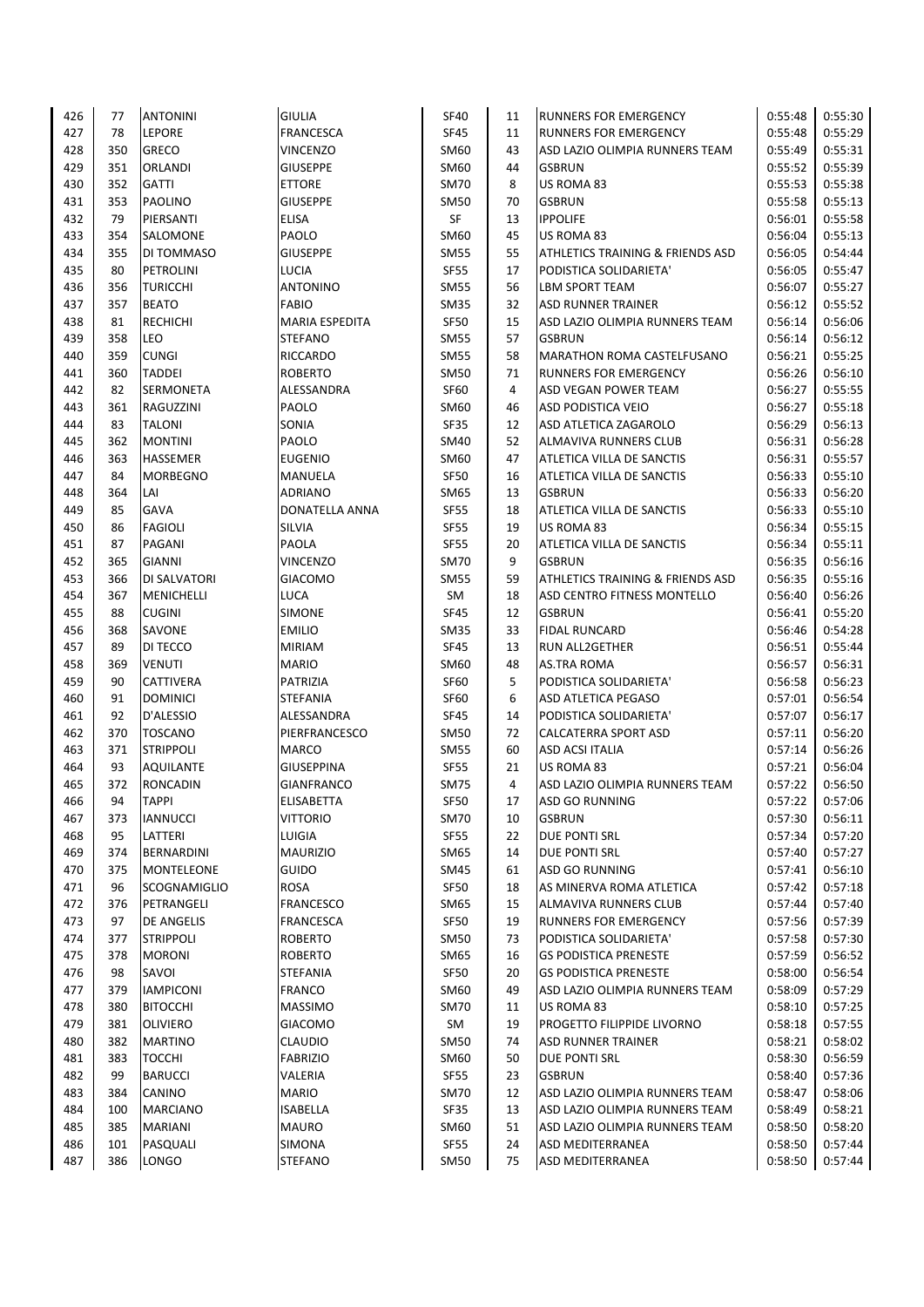| 488        | 102        | CALDARONE                            | <b>ROSARIA</b>           | <b>SF50</b>  | 21             | <b>ASD MEDITERRANEA</b>                                    | 0:58:50            | 0:57:47            |
|------------|------------|--------------------------------------|--------------------------|--------------|----------------|------------------------------------------------------------|--------------------|--------------------|
| 489        | 387        | LAUSI                                | <b>CLAUDIO</b>           | <b>SM70</b>  | 13             | <b>ASD MEDITERRANEA</b>                                    | 0:58:50            | 0:57:52            |
| 490        | 103        | DI POLITO                            | ALESSIA                  | <b>SF40</b>  | 12             | <b>TALENTI RUNNING TEAM</b>                                | 0:58:51            | 0:57:13            |
| 491        | 104        | <b>PARRINI</b>                       | ALESSANDRA               | <b>SF45</b>  | 15             | ASD LAZIO OLIMPIA RUNNERS TEAM                             | 0:59:05            | 0:58:57            |
| 492        | 388        | <b>BATTISTA</b>                      | <b>MARIO</b>             | <b>SM70</b>  | 14             | US ROMA 83                                                 | 0:59:23            | 0:58:01            |
| 493        | 389        | <b>CIRILLO</b>                       | <b>ANTONINO</b>          | <b>SM65</b>  | 17             | ATLETICA DEI GELSI                                         | 0:59:29            | 0:58:13            |
| 494        | 105        | <b>DANTE</b>                         | <b>MONICA</b>            | <b>SF40</b>  | 13             | <b>FIDAL RUNCARD</b>                                       | 0:59:39            | 0:58:46            |
| 495        | 390        | <b>CIOCI</b>                         | <b>STEFANO</b>           | <b>SM45</b>  | 62             | 1/2 MARATONA A STAFFETTA                                   | 0:59:48            | 0:58:22            |
| 496        | 106        | <b>DEMARTE</b>                       | <b>ANNA MARIA</b>        | <b>SF50</b>  | 22             | TALENTI RUNNING TEAM                                       | 0:59:51            | 0:58:11            |
| 497        | 391        | <b>FAGIOLI</b>                       | <b>RENZO</b>             | <b>SM75</b>  | 5              | US ROMA 83                                                 | 1:00:04            | 0:58:28            |
| 498        | 392        | <b>LISI</b>                          | TOMMASO                  | SM           | 20             | PROGETTO FILIPPIDE LIVORNO                                 | 1:00:05            | 0:58:57            |
| 499        | 107        | <b>SANTORO</b>                       | <b>RITA</b>              | SF60         | $\overline{7}$ | TALENTI RUNNING TEAM                                       | 1:00:07            | 0:58:29            |
| 500        | 393        | <b>PALMA</b>                         | <b>MARIO FRANCO</b>      | <b>SM55</b>  | 61             | PODISTICA SOLIDARIETA'                                     | 1:00:10            | 0:59:04            |
| 501        | 108        | <b>FAGIOLI</b>                       | CARLA                    | <b>SF65</b>  | $\mathbf{1}$   | US ROMA 83                                                 | 1:00:25            | 0:59:06            |
| 502        | 394        | <b>BARBIERI</b>                      | PASQUALE                 | <b>SM70</b>  | 15             | US ROMA 83                                                 | 1:00:28            | 1:00:12            |
| 503        | 109        | PLEBANI                              | PAOLA                    | <b>SF40</b>  | 14             | ASD LAZIO OLIMPIA RUNNERS TEAM                             | 1:00:38            | 0:59:33            |
| 504        | 110        | <b>GRECO</b>                         | <b>MICHELA</b>           | SF45         | 16             | RUNNERS FOR EMERGENCY                                      | 1:00:38            | 1:00:19            |
| 505        | 111        | <b>CHIRIZZI</b>                      | <b>ANNA DANILA</b>       | <b>SF40</b>  | 15             | ASD LAZIO OLIMPIA RUNNERS TEAM                             | 1:00:39            | 0:59:34            |
| 506        | 112        | <b>DIMASI</b>                        | <b>NADIA</b>             | SF45         | 17             | ASD CENTRO FITNESS MONTELLO                                | 1:00:41            | 1:00:27            |
| 507        | 395        | <b>CARRARINI</b>                     | ALESSANDRO               | JM           | $\overline{2}$ | PROGETTO FILIPPIDE MARCHE                                  | 1:00:52            | 1:00:34            |
| 508        | 396        | <b>CURTOSI</b>                       | <b>FEDERICO</b>          | SM           | 21             | PROGETTO FILIPPIDE MARCHE                                  | 1:00:52            | 1:00:34            |
| 509        | 113        | <b>BERLINCIONI</b>                   | CARLA                    | <b>SF70</b>  | $\mathbf{1}$   | ASD CENTRO FITNESS MONTELLO                                | 1:00:58            | 1:00:42            |
| 510        | 397        | <b>ANICETI</b>                       | GIOVANNI                 | <b>SM70</b>  | 16             | LBM SPORT TEAM                                             | 1:00:59            | 1:00:49            |
| 511        | 398        | <b>PAINO</b>                         | MATTEO                   | <b>SM35</b>  | 34             | <b>ASD RUNNER TRAINER</b>                                  | 1:00:59            | 0:59:06            |
| 512        | 399        | <b>MARZOLA</b>                       | <b>FRANCESCO</b>         | <b>SM45</b>  | 63             | <b>ASD RUNNER TRAINER</b>                                  | 1:01:00            | 1:00:13            |
| 513        | 400        | <b>TOGNALINI</b>                     | <b>ROBERTO</b>           | SM65         | 18             | <b>MARATHON ROMA CASTELFUSANO</b>                          | 1:01:03            | 1:00:07            |
| 514        | 401        | <b>PESCHISOLIDO</b>                  | <b>FABIO</b>             | <b>SM55</b>  | 62             | <b>FIDAL RUNCARD</b>                                       | 1:01:05            | 0:59:20            |
| 515        | 114        | PIERRI                               | SABRINA                  | <b>SF40</b>  | 16             | C. MAGISTRATI CORTE DEI CONTI                              | 1:01:12            | 1:01:03            |
| 516        | 402        | <b>DEROMA</b>                        | PAOLO                    | SM35         | 35             | PROGETTO FILIPPIDE SARDEGNA                                | 1:01:25            | 1:01:23            |
| 517        | 403        | <b>PISCHEDDA</b>                     | LUCA                     | SM           | 22             | PROGETTO FILIPPIDE SARDEGNA                                | 1:01:25            | 1:01:25            |
| 518        | 404        | <b>MANDIC</b>                        | ZORAN                    | SM40         | 53             | ALMAVIVA RUNNERS CLUB                                      | 1:01:28            | 1:01:26            |
| 519        | 405        | <b>SERRA</b>                         | <b>GIUSEPPE</b>          | SM60         | 52             | MARATHON ROMA CASTELFUSANO                                 | 1:01:31            | 1:00:35            |
| 520        | 406        | <b>CELLI</b>                         | MARCO                    | <b>SM55</b>  | 63             | <b>GSBRUN</b>                                              |                    | 1:01:55            |
|            | 407        |                                      |                          |              |                |                                                            | 1:02:17            |                    |
| 521<br>522 |            | <b>RICCITELLI</b><br><b>FRASSU</b>   | <b>FABIO</b>             | SM60<br>SM   | 53             | TALENTI RUNNING TEAM                                       | 1:02:49            | 1:00:53<br>1:02:57 |
| 523        | 408<br>115 | <b>PUDDA</b>                         | DANIELE                  | SF40         | 23<br>17       | PROGETTO FILIPPIDE SARDEGNA<br>PROGETTO FILIPPIDE SARDEGNA | 1:02:59<br>1:02:59 |                    |
| 524        |            |                                      | ANGELA LOVISE<br>ERLINDA | <b>SF50</b>  | 23             | ATHLETICS TRAINING & FRIENDS ASD                           |                    | 1:02:58<br>1:01:57 |
| 525        | 116<br>117 | <b>OLIVERIO</b><br><b>PARVOPASSO</b> |                          |              | 14             | <b>FIDAL RUNCARD</b>                                       | 1:03:17            |                    |
| 526        | 409        | <b>MANGIA</b>                        | SARAH<br>LEONARDO        | SF35<br>SM60 | 54             | MARATHON ROMA CASTELFUSANO                                 | 1:03:18<br>1:03:20 | 1:03:02<br>1:02:24 |
| 527        | 118        | <b>CACCIUNI</b>                      | ANNA                     | <b>SF60</b>  | 8              | <b>ASD RUNNER TRAINER</b>                                  | 1:03:37            | 1:02:45            |
|            |            |                                      |                          |              |                |                                                            |                    |                    |
| 528        | 119        | <b>VALORI</b>                        | ROSA                     | SF65         | $\overline{2}$ | US ROMA 83                                                 | 1:03:48            | 1:02:12            |
| 529        | 410        | <b>VENUTI</b>                        | MANUEL                   | SM35         | 36             | AS.TRA ROMA                                                | 1:04:05            | 1:02:56            |
| 530        | 120        | <b>VENUTI</b>                        | <b>ALICE</b>             | SF           | 14             | AS.TRA ROMA                                                | 1:04:06            | 1:02:57            |
| 531        | 411        | <b>MORIGGI</b>                       | MASSIMILIANO             | SM           | 24             | <b>RUN ALL2GETHER</b>                                      | 1:04:25            | 1:04:00            |
| 532        | 121        | <b>FILESI</b>                        | ANNA                     | <b>SF60</b>  | 9              | ASD ATLETICO MONTEROTONDO                                  | 1:04:28            | 1:04:01            |
| 533        | 412        | <b>CIRILLO</b>                       | NUNZIATO                 | SM60         | 55             | ASD PODISTICA VEIO                                         | 1:04:32            | 1:03:23            |
| 534        | 413        | <b>COCCHIERI</b>                     | <b>BRUNO</b>             | <b>SM45</b>  | 64             | <b>TIVOLI MARATHON</b>                                     | 1:04:46            | 1:04:19            |
| 535        | 122        | <b>CISTARO</b>                       | <b>TERESA</b>            | <b>SF55</b>  | 25             | <b>GSBRUN</b>                                              | 1:04:59            | 1:04:44            |
| 536        | 414        | <b>VERDUCHI</b>                      | MARCO                    | <b>SM55</b>  | 64             | <b>GSBRUN</b>                                              | 1:05:00            | 1:04:43            |
| 537        | 123        | <b>NEVOSO</b>                        | TIZIANA                  | SF55         | 26             | AS.TRA ROMA                                                | 1:05:04            | 1:03:55            |
| 538        | 124        | <b>MARIANI</b>                       | BARBARA                  | SF50         | 24             | <b>GRUPPO MILLEPIEDI ASD</b>                               | 1:05:12            | 1:04:20            |
| 539        | 415        | <b>PUDIS</b>                         | RICCARDO                 | SM60         | 56             | <b>RUNNERS FOR EMERGENCY</b>                               | 1:05:17            | 1:04:06            |
| 540        | 125        | <b>PANETTA</b>                       | VALENTINA                | SF45         | 18             | RUNNERS FOR EMERGENCY                                      | 1:05:17            | 1:04:59            |
| 541        | 416        | <b>MINELLA</b>                       | GIACOMO                  | <b>SM35</b>  | 37             | <b>GS CAT SPORT</b>                                        | 1:06:01            | 1:05:40            |
| 542        | 126        | LA GAMBA                             | ANNA                     | SF60         | 10             | <b>GS PODISTICA PRENESTE</b>                               | 1:06:17            | 1:05:07            |
| 543        | 417        | <b>TIMPERI</b>                       | FERDINANDO               | <b>SM65</b>  | 19             | <b>GS PODISTICA PRENESTE</b>                               | 1:06:17            | 1:05:10            |
| 544        | 418        | <b>DE NUNTIS</b>                     | CARLO                    | SM65         | 20             | US ROMA 83                                                 | 1:06:24            | 1:05:37            |
| 545        | 419        | <b>DANIELE</b>                       | GINO                     | SM65         | 21             | <b>RUN &amp; SMILE</b>                                     | 1:06:25            | 1:05:48            |
| 546        | 127        | <b>CRUDELE</b>                       | ALESSANDRA               | SF45         | 19             | <b>RUN &amp; SMILE</b>                                     | 1:06:25            | 1:05:51            |
| 547        | 128        | VESPASIANI                           | CLAUDIA                  | SF45         | 20             | <b>RUN &amp; SMILE</b>                                     | 1:06:25            | 1:05:49            |
| 548        | 420        | <b>CORTESE</b>                       | <b>MAURIZIO</b>          | <b>SM55</b>  | 65             | <b>RUN &amp; SMILE</b>                                     | 1:06:26            | 1:05:51            |
| 549        | 129        | PEZZATINI                            | CLAUDIA                  | SF45         | 21             | <b>RUN &amp; SMILE</b>                                     | 1:06:26            | 1:05:51            |